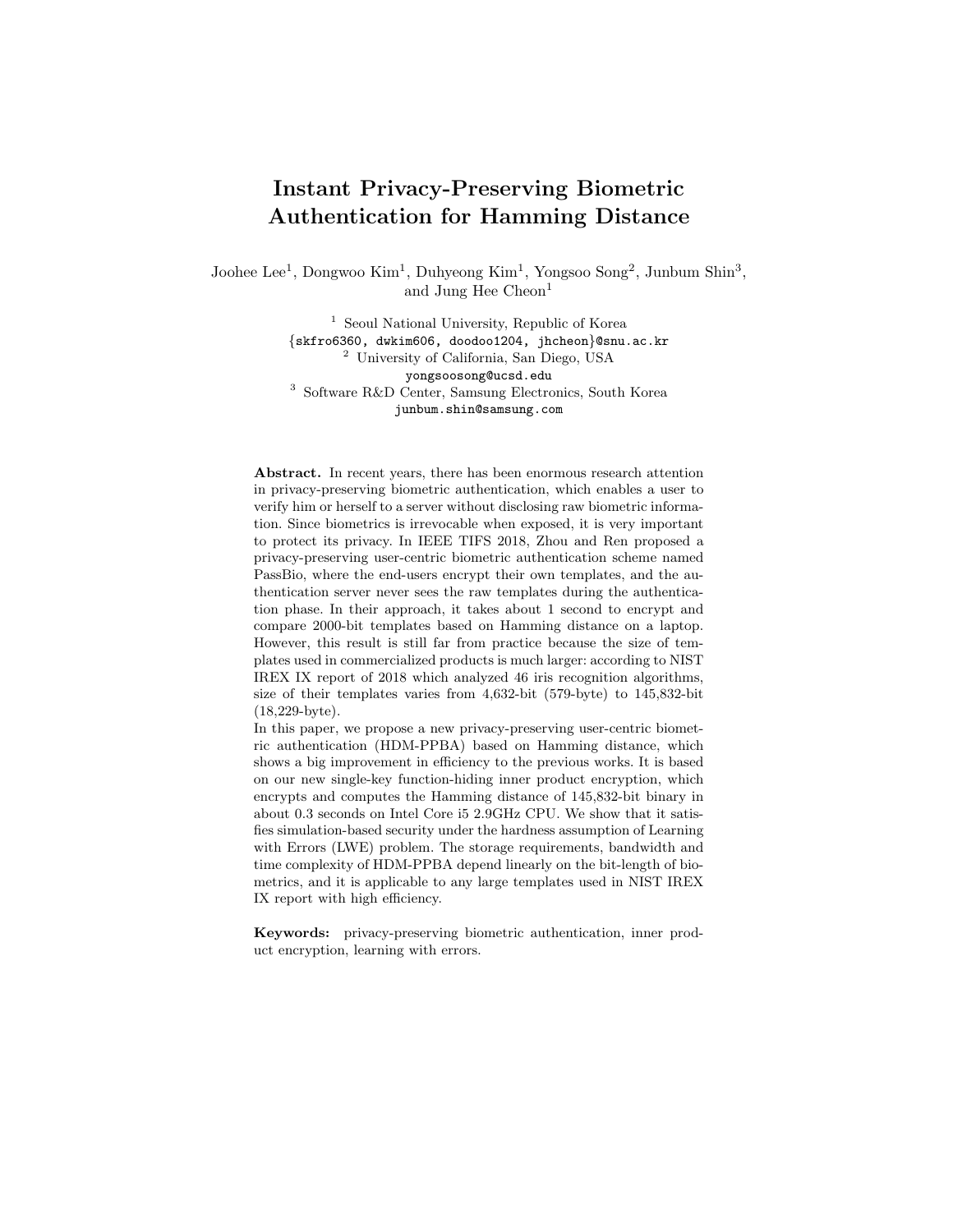# 1 introduction

Biometrics is gaining popularity in the field of authentication due to its usability and high entropy. We can see at least two use cases: one is a user authentication in a device, such as device unlock using fingerprint, face, and/or iris, which are commercialized in many smartphones. Another is to provide an access control of private keys for a public-key based authentication, such as FIDO UAF (Universal Authentication Framework) [1]. One of the most important things for biometric authentication is privacy. Biometrics is unique and irrevocable in its permanent nature so that its privacy issues are much more severe than those of passwords or tokens [2]. Obviously, storing raw biometric template in a central database or smart cards can be a risky choice, due to several threats in the literatures [3, 4]. For example, it happened that 5.6 million finger prints from U.S. government were stolen by hackers in 2015 [5], and 1 billion user's biometrics of Aadhaar were reported to be hacked [6].

To protect privacy of biometrics, there has been a great amount of research attention in privacy-preserving biometric authentication [7, 8, 9, 10, 11, 12, 13, 14, 13, 15]. We focus on one of typical authentication systems composed of two phases; enrollment and authentication phases, which proceeds as follows [16]. In enrollment phase, the service provider stores an enrolled biometric template sent from an end-user along with the end-user's ID in a database. In authentication phase, the service provider compares the stored template with a fresh template sent by an end-user, and authenticates the user if two templates are similar enough with respect to a certain measure of similarity. This approach is called server-centric in [15] as it heavily relies on the server's responsibility for the biometric privacy, and end-users should trust the service provider for their biometric data. Hence, if the service provider is malicious or compromised, there is no guarantee for the biometric privacy. For this reason, Zhou and Ren [15] proposed a user-centric biometric authentication system in which biometric templates are passed to the service provider only in encrypted forms. Their solution shows some possibilities to get over the limitations of server-centric systems, but the performance is not sufficient to be applied in practice when the size of templates are large, since their solution suffers from the quadratic to triple dependency of cost on the size of templates (it takes over 1 second to encrypt and compute Hamming distance of 2000-bit templates on an ordinary laptop without precomputations).

In fact, to build a user-centric or other secure authentication system, cryptographic tools such as secure Multi-Party Computation (MPC), Homomorphic Encryption (HE), Predicate Encryption, and Inner Product Encryption (IPE) have been employed. For example, in a recent work of Gasti et al. [13] using HE, it takes 3.29 seconds to compute Hamming distance (HD) of two 1600-bit inputs.<sup>4</sup> IPE with function privacy a.k.a. Function-Hiding Inner Product Encryp-

<sup>4</sup> Measured on "Samsung Galaxy S4 smartphone 4-Core 1.9GHz CPU (Qualcomm Snapdragon), 2GB RAM" (for client), and "Intel Xeon E5-2430L v2 6-Core 2.4GHz CPU, 64GB RAM" (for server & cloud)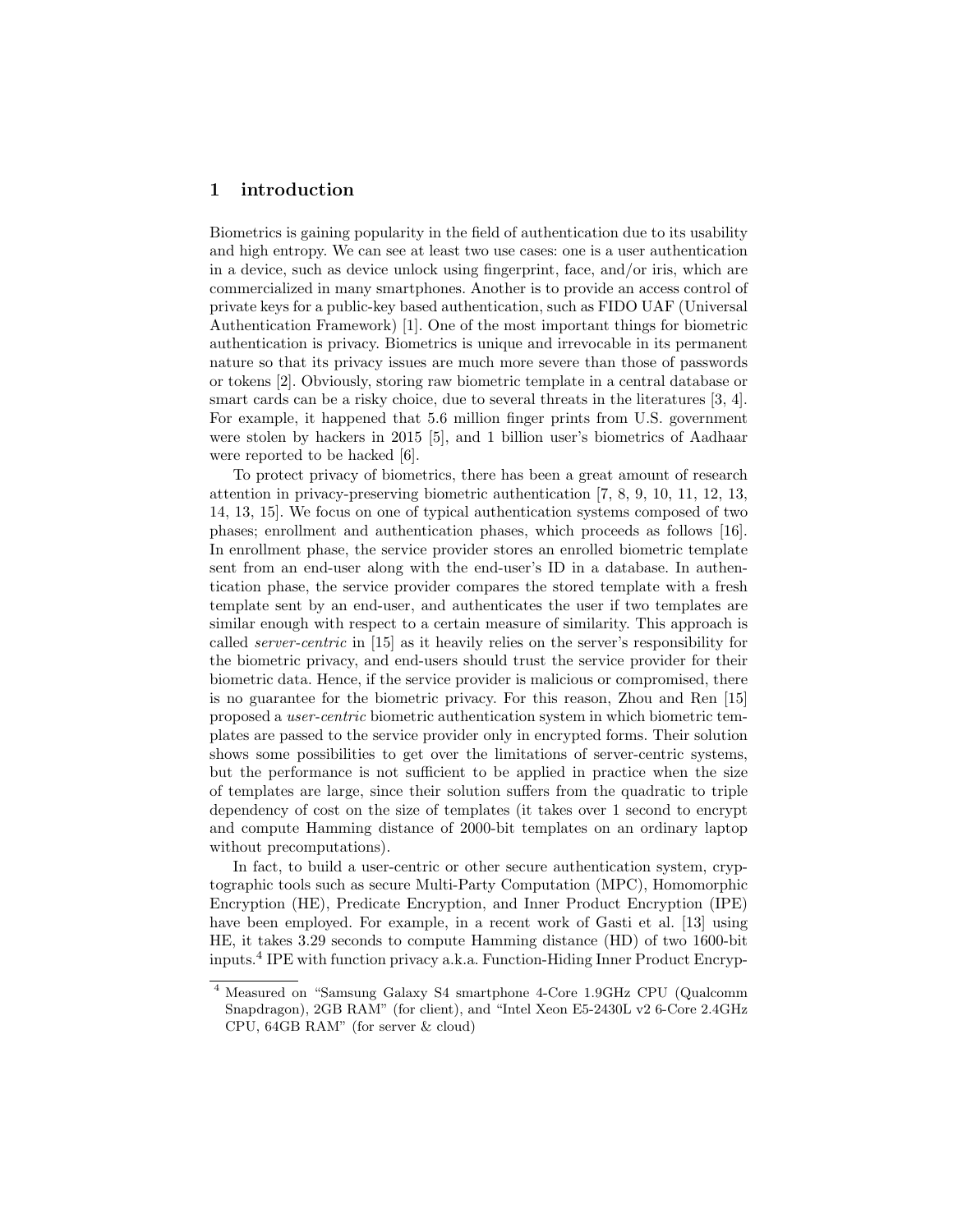tion (FH-IPE) was noticed as a simple and secure primitive for secure biometric authentication computing HD in [17] due to the close relationship of HD and inner product in binary strings. Despite its conceptional simplicity and suitability for biometric authentication, known constructions [18, 19, 17] are yet too slow to be used in the real applications. In [17], their implementation results show that it takes 1.6 seconds to compute HD between two 750-bit strings. Overall, as far as we know, there is no known practical authentication system that provides privacy of the large sized templates of hundreds or kilo bytes, in high efficiency.

In this paper, we propose a new user-centric privacy-preserving biometric authentication system with Hamming distance (HD) as a measure for similarity, i.e., a service provider authenticates a user if HD between a queried biometric template and stored template is less than a threshold. Note that this is usual in many cases, including fingercode for fingerprint [20] and all iris recognition algorithms analyzed in [21].

The most outstanding feature of our system is that it can manage large size of biometric template with high efficiency, due to the linear dependency of cost on the size of biometric template without sacrificing any privacy of biometric data. We showed that our system takes only about 300ms to encrypt and compute HD of 18KB binary templates on ordinary personal laptop. Since our system is simply constructed with our new primitive named FFB-IPE for secure computation of HD, it implies that usual fingercode template (whose typical template size varies from 8-byte to 640-byte according to [22]), or any iris template analyzed in NIST IRES IX report of 2018 [21] (whose template size varies from 579 byte (FotoNation 4) to 18,229-byte (Decature 5, Decature 6, TigerIT 5, TigerIT 6)) can be secured by our primitive without significantly deteriorating their performance in speed.

The novel primitive FFB-IPE proposed by this paper is a single key Functionhiding Inner Product Encryption for Binary strings, in which a ciphertext of IPE can be generated many times, while generation of secret key for a function is allowed only once. It is a weaker primitive than a general FH-IPE, but we remark that it can be used for privacy-preserving biometric authentication because the enrollment phase occurs only once, while the authentication phase held many times. The security of our primitive is based on the hardness of Learning with Errors (LWE) problem [23] on which security of various recent genuine cryptographic primitives are based. Our idea is to use a one-time pad to achieve function-hiding property when generating a secret key (for function) corresponding to a vector  $x$ , and to generate an LWE instance for hiding a vector  $y$  as a ciphertext corresponding to  $y$ . To allow a decryptor (or a service provider) to calculate  $\langle x, y \rangle$ , we publish an additional value in our ciphertext, and prove that it does not lessen the hardness of LWE: More precisely, the security of our primitive is reduced to the hardness of a new variant of LWE problem, "Weak-HintLWE" which is proved by us that a polynomial-time reduction from LWE to Weak-HintLWE exists, hence to the hardness of the original LWE problem.

FFB-IPE can be easily exploited to construct biometric authentication system as follows. In enrollment phase, an end-user registers its identity with a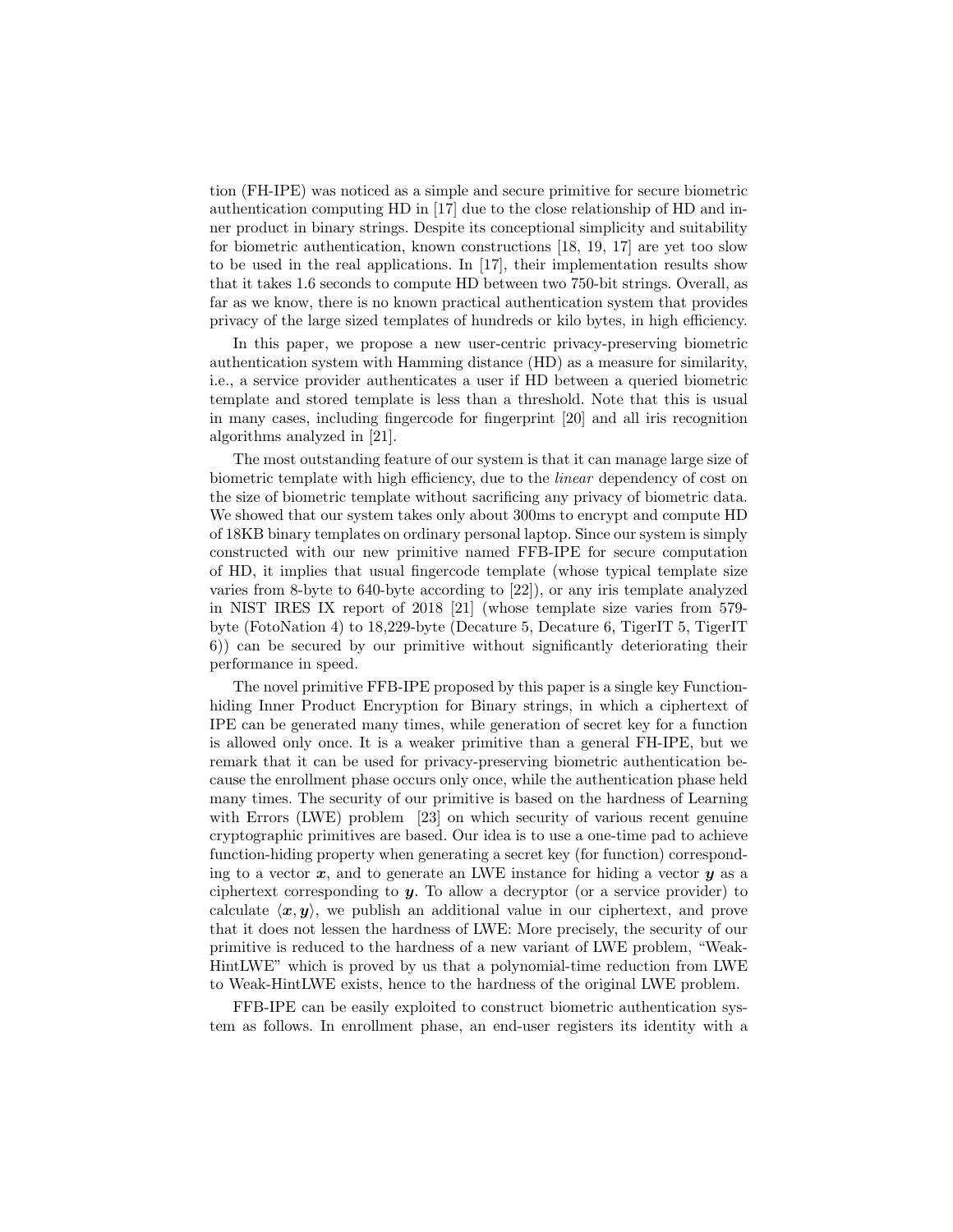biometric template secured by FFB-IPE to a service provider who stores it for authentication phase. In authentication phase, end-user sends its identity with fresh biometric template encrypted by FFB-IPE to the service provider who computes HD of two templates with FFB-IPE and proceeds authentication based on it. Note that the service provider can not disclose any information of biometric templates other than the HD between them due to the security of FFB-IPE. For more details, please refer to Section 5.

We implement our FFB-IPE and authentication system based on it on Intel Core i5 CPU running at 2.9GHz processor with 8GB of memory, and the resulting performance is highly practical. With 18, 229-Byte biometrics under 128-bit security, authentication phase takes only a single round, 304 milliseconds and 125 microseconds on end-user and service provider, respectively. The communication cost is  $1.178MB$ . Our source code written in  $C++$  is very simple, and is disclosed on github (https://github.com/dwkim606/IPPBA).

Our contributions can be summarized as follows:

- We propose a new cryptographic primitive named FFB-IPE with standard simulation-based security under the hardness of a new variant of LWE problem "Weak-HintLWE". We then show the Weak-HintLWE problem is as hard as the original LWE problem. It can be used to secure HD-based biometric authentication system, and is highly efficient in terms of asymptotic computational cost which depends linearly on the size of biometric template.
- We propose HDM-PPBA built on FFB-IPE, a new practical and secure privacy preserving biometric authentication method, and implement it to show its high efficiency: a running time for HD (or equivalently, inner product) computation of 2,048-bit or 18KB binary strings are 3.12 milliseconds or 304 milliseconds, respectively on Intel Core i5 CPU at 2.9GHz with 8GB RAM. This is several orders of magnitude faster than primitives used in previous work.
- We show that our HDM-PPBA is secure against active attack which is analogous to the user-centric security model proposed in [15].

The outline of the paper is as follows. In Section 2, we present notations and some backgrounds of the LWE problem. In Section 3, we describe our authentication system and security model. In Section 4, we describe a primitive named FFB-IPE, and prove its security under the hardness assumption of LWE. In Section 5, we propose a PPBA system with FFB-IPE, and prove its security. In Section 6, we present actual parameters and implementation results of our authentication system. In Section 7, we present some other works related to ours. In Section 8, we give a summary.

# 2 Preliminaries

### 2.1 Notations

 $\mathbb R$  and  $\mathbb Z$  denotes the set of real numbers and integers, respectively.  $\mathbb R^n$  is the *n*dimensional vector space over  $\mathbb{R}$ .  $\mathbb{Z}_q$  and  $\mathbb{R}_q$  denote  $\mathbb{Z}/q\mathbb{Z}$  and  $\mathbb{R}/q\mathbb{Z}$ , respectively,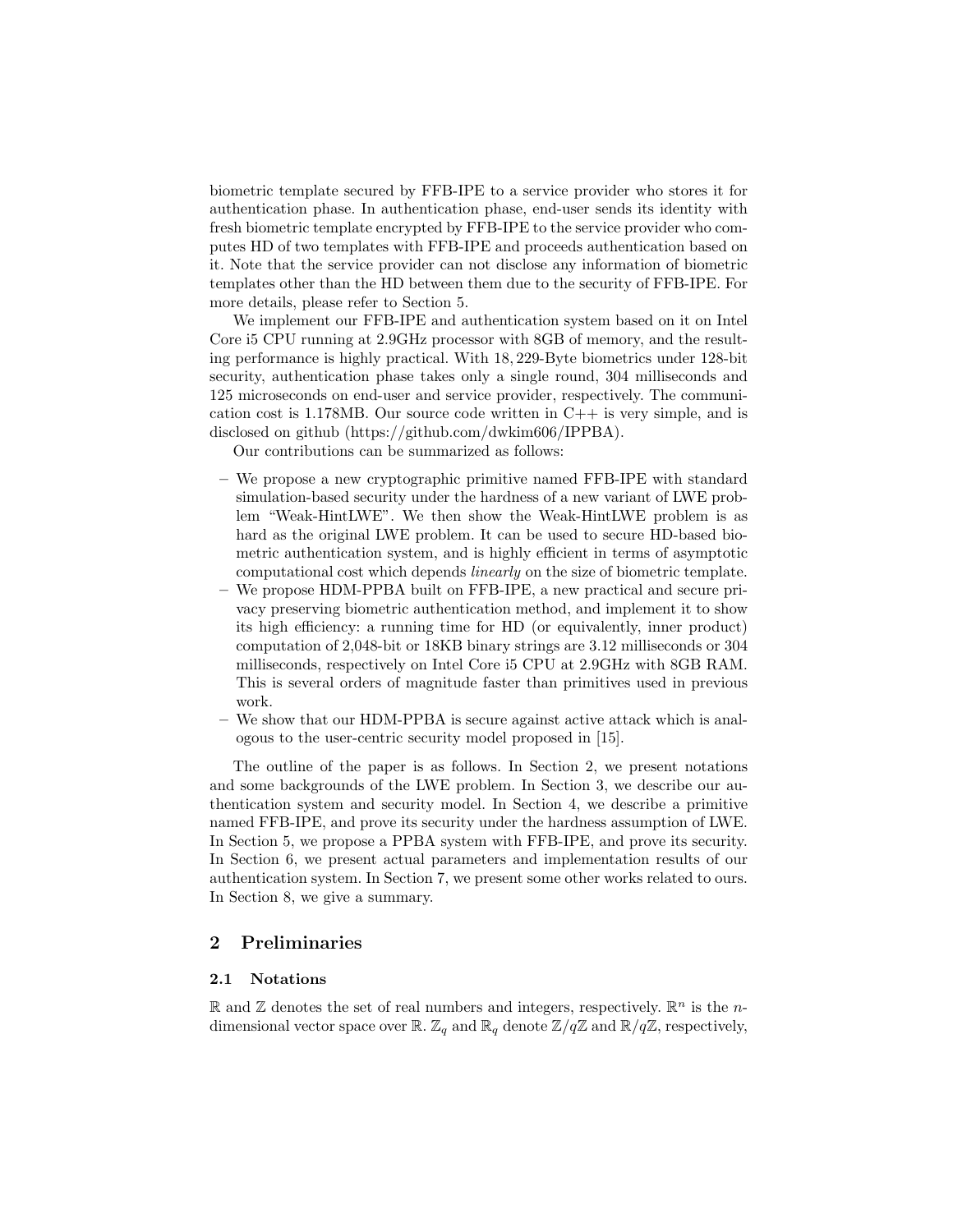with representatives in the range  $(-q/2, q/2]$ . We denote vectors in bold lower cases, and scalar elements in usual letters.  $\langle \cdot, \cdot \rangle$  denotes the usual inner product (dot product) in  $\mathbb{R}^n$ .  $\lfloor \cdot \rfloor$  denotes the largest integer which is not larger than the input, and  $\lvert \cdot \rvert$  denotes the nearest integer rounding upwards in case of a tie. For a (finite) set X, we denote the uniform distribution over X by  $U(X)$ . For a distribution  $D, x \leftarrow D$  denotes sampling x following the distribution D. For the simplicity, we write  $x \leftarrow U(X)$  as  $x \leftarrow X$ . For an integer  $n \geq 1$ ,  $D^n$  denotes the product of *i.i.d.* random variables  $D_i \sim D$ .

#### 2.2 Lattices and Gaussian distribution

A (full rank) *n*-dimensional *lattice*  $\Lambda \subseteq \mathbb{R}^n$  is the set of all  $\mathbb{Z}-$ linear combinations of *n* linearly independent vectors (hence,  $\mathbb{R}-$ basis)  $B = \{b_1, b_2, \ldots, b_n\}$  of  $\mathbb{R}^n$ . The *n*-dimensional *Gaussian function*  $\rho_{\sigma,c}$  with the width  $\sigma > 0$  and center  $c \in \mathbb{R}^n$  is defined as:

for 
$$
\mathbf{x} \in \mathbb{R}^n
$$
,  $\rho_{\sigma, \mathbf{c}}(\mathbf{x}) := \exp(-\pi ||\mathbf{x} - \mathbf{c}||^2 / \sigma^2)$ .

The (continuous spherical) Gaussian distribution  $D_{c,\sigma}$  is the distribution of which the probabilistic density function is proportional to  $\rho_{\sigma,c}$ . When  $c = 0$ , we omit **c** in the subscript, and add n on the superscript, *i.e.*,  $D_{\sigma}^{n}$ .

#### 2.3 The Learning with Errors Problem

In these days, there are a plenty of cryptosystems based on the LWE problem introduced by Regev [23]. The LWE problem and its ring variant exploit mathematical reductions from the worst-case of the lattice problems. The problem has been offering various functionalities for the cryptosystems, exhibiting its versatility.

For a secret vector  $\mathbf{s} \in \mathbb{Z}_q^n$  and an error distribution  $\chi$  over  $\mathbb{R}_q$ , denote the **LWE** distribution over  $\mathbb{Z}_q^n \times \mathbb{R}_q$  by  $A_{n,q,\chi}^{\text{LWE}}(s)$  obtained by choosing a vector a randomly from  $\mathbb{Z}_q^n$  and  $e$  from  $\chi$ , and outputting  $(a, b = \langle a, s \rangle + e) \in \mathbb{Z}_q^n \times \mathbb{R}_q$ . For a distribution D over  $\mathbb{Z}_q^n$ , the decision-LWE problem is to distinguish, given arbitrary many samples, the distribution  $A_{n,q,\chi}^{\text{LWE}}(s)$  for a fixed  $s \leftarrow D$  from the uniform distribution over  $\mathbb{Z}_q^n \times \mathbb{R}_q$  with non-negligible advantage. We denote the decision-LWE problem by  $LWE_{n,m,q,\chi}(D)$  where D is a distribution for the secret vector,  $n$  is the dimension of the secret vector,  $q$  is the modulus, and  $m$  is the number of samples. In this paper, we will consider multi-secret LWE problem, which is the LWE problem with secret matrix other than a vector. The multi-secret LWE distribution  $A_{n,q,\chi,k}^{\text{LWE}}(S)$  over  $\mathbb{Z}_q^n \times \mathbb{R}_q^k$  is obtained by, for a secret matrix  $S \in \mathbb{Z}_q^{n \times k}$ , choosing a vector **a** randomly from  $\mathbb{Z}_q^n$ , and **e** from  $\chi^k$ , and outputting  $(a, \dot{b} = S^t a + e) \in \mathbb{Z}_q^n \times \mathbb{R}_q^k$ . For a distribution  $D'$  over  $\mathbb{Z}_q^{n \times k}$ , the multi-secret LWE problem is to distinguish between the uniform distribution over  $\mathbb{Z}_q^n \times \mathbb{R}_q^k$  and  $A_{n,q,\chi,k}^{\text{LWE}}(S)$  for a fixed  $S \leftarrow D'$ . As in the case of LWE, we denote the decision multi-secret LWE problem by  $LWE_{n,m,q,\chi}^k(D')$ , where k is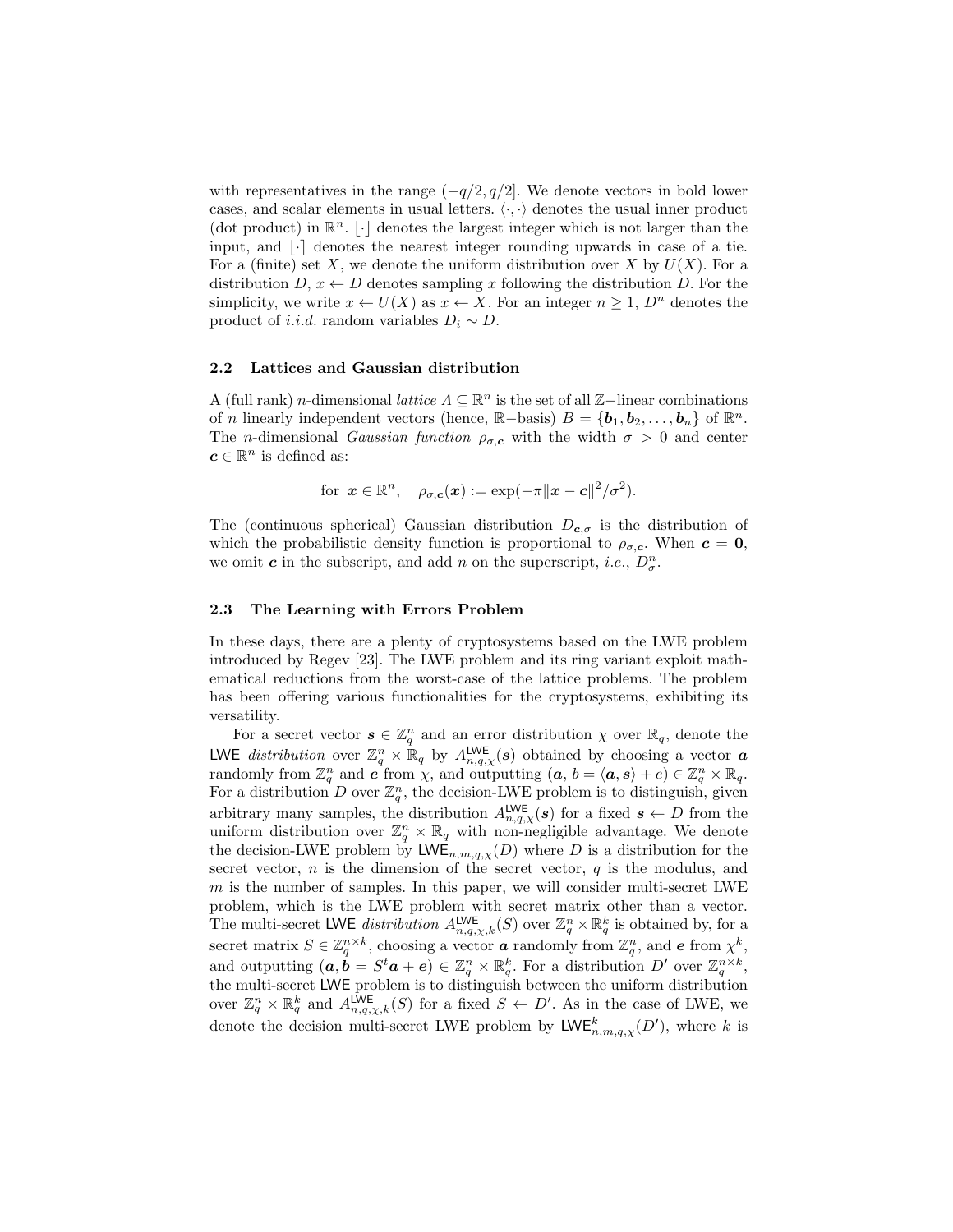the number of secret vectors. In this paper, we consider  $\chi = D_{\sigma}$  for some  $\sigma > 0$ . In this case, we substitute  $\chi$  by  $\sigma$  in the subscript of LWE. In this paper, the term "LWE assumption" means the hardness assumption of LWE.

# 3 System Model and Security Considerations

#### 3.1 Hamming Distance and Inner product of Binary strings

We start with a simple note on the Hamming distance (HD) of two binary strings. We encode a k-bit binary string **x** as an k-dimensional vector  $\mathbf{x} = (x_1, \dots, x_k)$ whose components are  $\pm 1$  such that

$$
x_i = \begin{cases} 1 & \text{if the } i\text{-th bit of } \mathbf{x} \text{ is } 1, \\ -1 & \text{otherwise.} \end{cases}
$$

Let **x** and **y** be k-bit binary strings, and **x** and **y** be their encodings, respectively. Then, HD between two binary strings **x** and **y** is  $\frac{1}{2}(k - \langle x, y \rangle)$  so that an inner product  $\langle x, y \rangle$  of x and y represents HD between binary strings.

In this paper, we assume that biometric templates are represented by binary strings, and identify them with their vector encodings as above. We also assume that the similarity between two biometric templates is measured by HD, or equivalently, the inner product of their corresponding vector encodings. It is one of the most typical cases which can be found in many biometric recognition algorithms, including FingerCode for fingerprint [20] and all iris recognition schemes analyzed in [21].

#### 3.2 Biometric Authentication System

We consider biometric authentication system composed of two phases: enrollment and authentication whose participants are service provider and a set of end-users as in [15]. An end-user is a person with his/her own device which scans the end-user's biometric information as a binary vector and generates an encrypted template from it. The service provider can be an authentication server or an online service provider whose goal is to discriminate legitimate user according to the encrypted biometric template.

In the enrollment phase, an end-user  $U_i$  retrieves his/her biometric bit string  $x_i$  and sends it in an encrypted form, say  $Enc(x_i)$  along with the end-user's identifier  $ID_i$ . Server stores  $(ID_i, Enc(x_i))$  in the database. In the authentication phase, a user  $U_i$  generates his/her fresh biometric templates  $y_i$ 's, and sends encrypted forms of them  $Enc(y_i)'s$  with its identifier  $ID_i$  to the service provider. The service provider finds  $(ID_i, Enc(x_i))$  with the same  $ID_i$  in its database and determines whether  $U_i$  is a legitimate user or not according to the similarity between  $x_i$  and  $y_i$  which can be derived from  $Enc(x_i)$  and  $Enc(y_i)$ . An example of the whole process is shown in Fig. 1.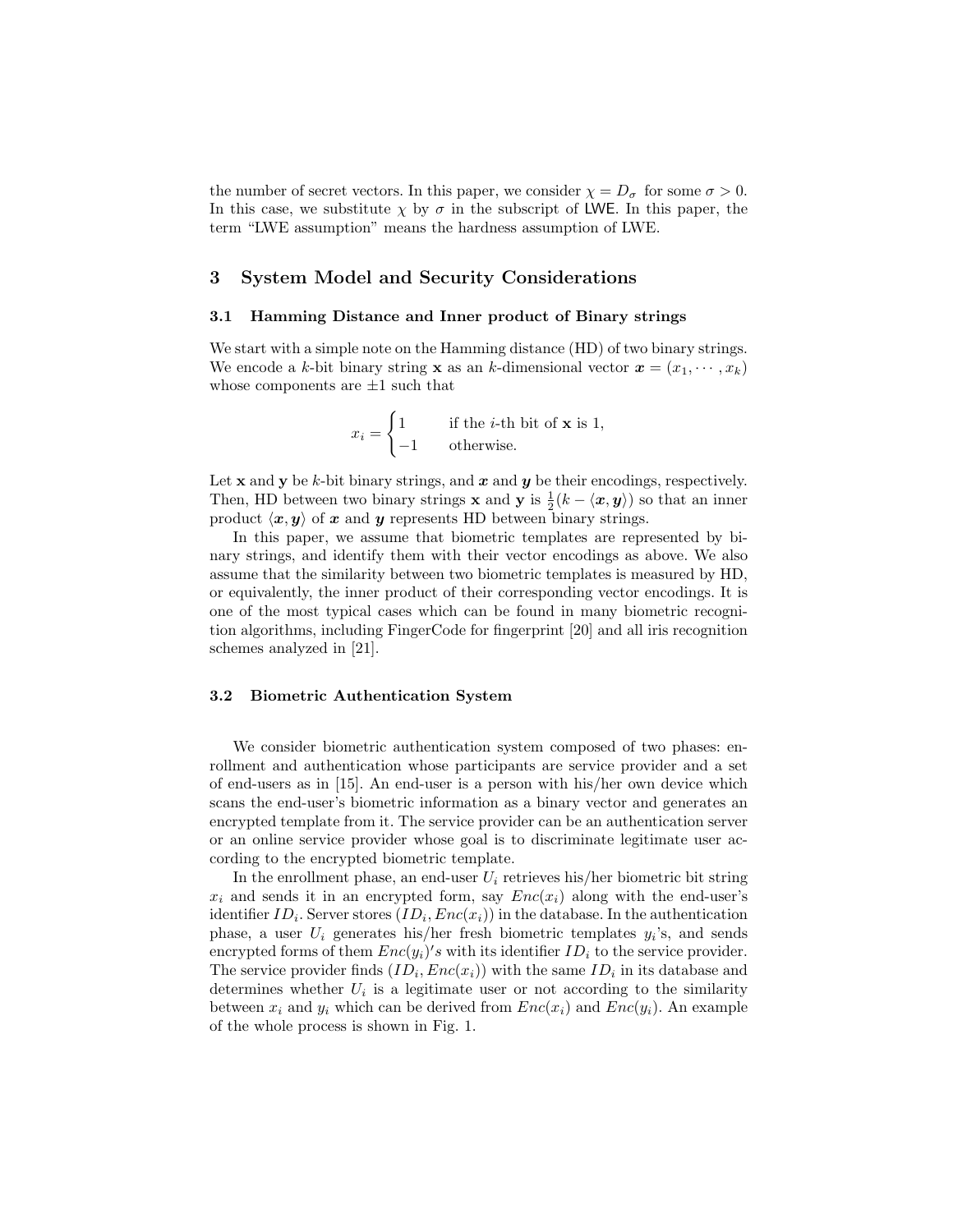

Fig. 1: Our biometric authentication system.

# 3.3 Adversarial Model

We follow the approach in [15] to deal with an adversarial model. We assume that the end-user is fully trusted in the enrollment phase, and the secret key of the end-user is kept secret at the local storage of the end-user's device during the whole enrollment/authentication phases. An adversary is allowed to pass her own biometric templates to the devices so that the devices act as oracles to encrypt them and send the encrypted templates to the service provider. The service provider can be malicious, that is, it may collude with an adversary and query biometric templates through the devices, watching the matching scores according to them. Eventually, there are two considered attack scenarios as follows:

- (Passive attack) The only information the service provider knows is the record  $\{(Enc(x_i), ID_i)\}\$ , where  $x_i$  is a registered biometric of the *i*-th user  $U_i$ . In this case, the service provider does not know  $x_i$ 's in their plaintext forms.
- (Active attack) The service provider knows  $\{ (Enc(x_i), ID_i) \}$  as in the previous case, but it also generates queries for the authentication phase  $y_i^j$  for  $j = 1, \dots, Q$ , and sees all pairs  $\{(y_i^j, Enc(y_i^j)\}.$

The first attack, which is a passive one, corresponds to the Ciphertext-Only attack, while the second attack corresponds to the Chosen-Plaintext Attack in the cryptographic context. We will give a formal definition of these attack models in Section 5.2.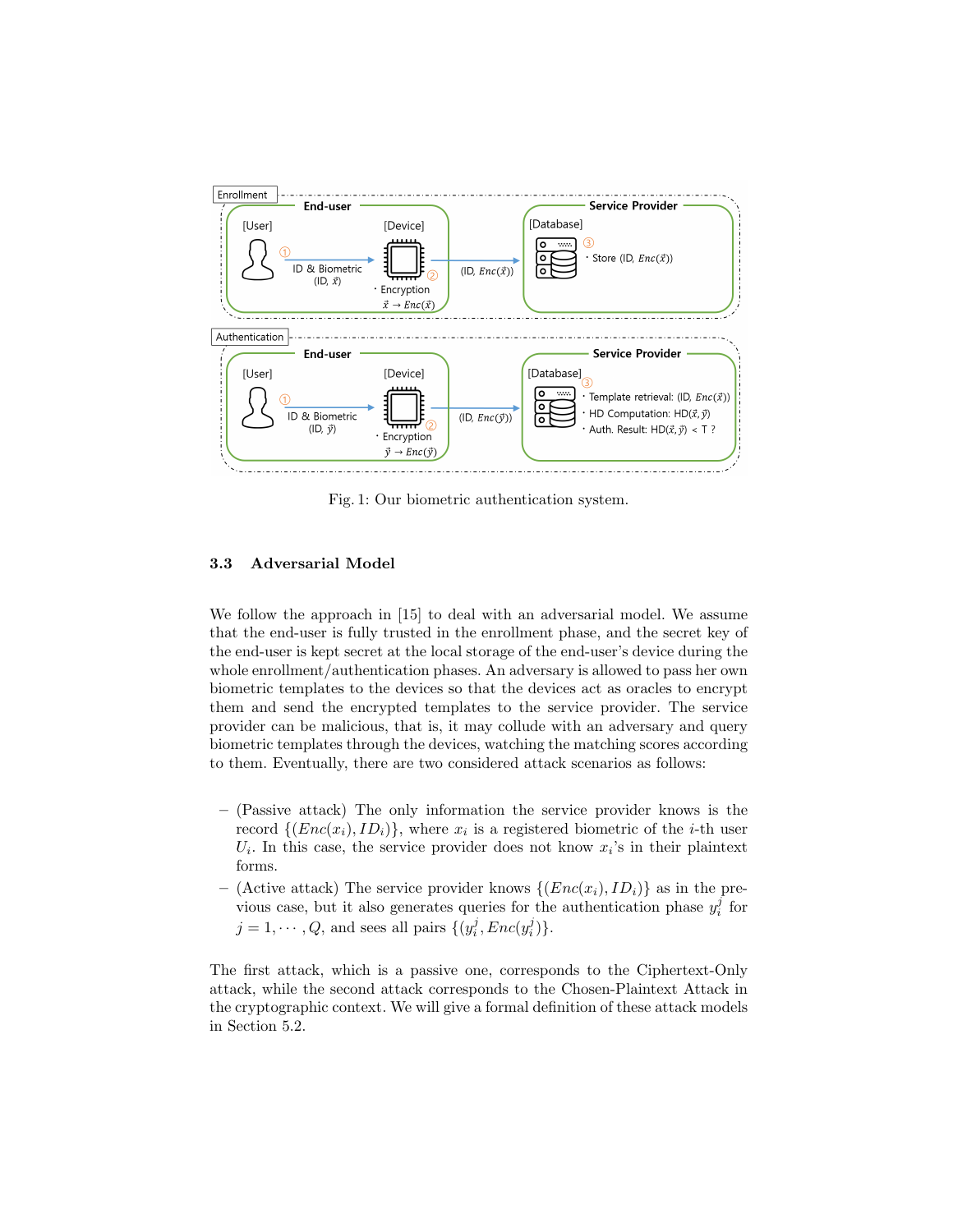# 4 Single Key Function-hiding Inner Product Encryption for Binary Strings from Lattice

In this section, we introduce a cryptographic primitive, single key Functionhiding Inner Product Encryption for Binary strings (hereafter, FFB-IPE), which is specialized for biometric authentication, and present a concrete construction of which security is based on the hardness assumption of LWE.

#### 4.1 Overview

We first provide a brief sketch of our approach in this subsection: we discuss what brought us to define a new primitive FFB-IPE, and how we construct FFB-IPE based on the LWE assumption.

We adapt and relax the definition of FH-IPE to be sufficient in HD-based biometric authentication, and propose a new practical construction based on the LWE assumption. In a high-level, biometric authentication with FH-IPE includes the following procedures: (i) In the enrollment phase, the end-user generates and sends a secret key corresponding to  $x$  to the service provider, using the stored master secret key. (ii) In the authentication phase, the end-user sends a ciphertext corresponding to y to the service provider so that the service provider decrypts it and achieves  $\langle x, y \rangle$  which directly implies HD between x and y. Note that, in the HD-based biometric authentication, the secret key generation for  $x$  is done only for once (in enrollment), the vectors x and y are bit strings (*i.e.*,  $x, y \in$  $\{-1, 1\}^k$ , and the inner product value  $\langle x, y \rangle$  has to be calculated in Z. Since we focus on the biometric authentication with HD matcher, we set the new primitive FFB-IPE to be FH-IPE for a single key query with binary function/message spaces, where inner products are calculated in  $\mathbb{Z}$ . The FFB-IPE definition allows us to construct a scheme followed by a record-breaking performance.

We briefly explain how we solve the problem of constructing FFB-IPE in three steps as follows.

Step 1: Basic Scheme – Single Key Construction for Efficiency and Functionality. We first draw a basic scheme which is not function-hiding even for a single key query, and then show how to convert it to FFB-IPE. In the basic scheme (not secure), msk is a matrix  $T$  of structure  $T^t = [I_k || S^t] \in \mathbb{Z}_q^{k \times (k+n)}$ where  $I_k$  is the  $k \times k$  identity matrix. For a binary vector  $x$ , the secret key is set to be Tx. Encryption of zero is a multi-secret LWE sample  $(b = -S^t a + e, a)$ with secret matrix S, where **a** is uniform randomly sampled from  $\mathbb{Z}_q^n$ , and **e** is an error vector from some distribution. Encryption of  $y$  is obtained by adding an encoding of  $y = ((q/p) \cdot y, 0)$  to encryption of zero. In this way, it can be seen by a simple calculation that we can derive  $\langle x, y \rangle$  from the inner product of the secret key corresponding to  $x$  and the ciphertext corresponding to  $y$ . This scheme enables decryptor to calculate the inner product; however, it is obviously not function-hiding since the secret key shows  $x$  in raw.

Step 2: Full Scheme – Use One-Time Pad in Key Generation. To modify the basic scheme to be function-hiding for a single key query, we additionally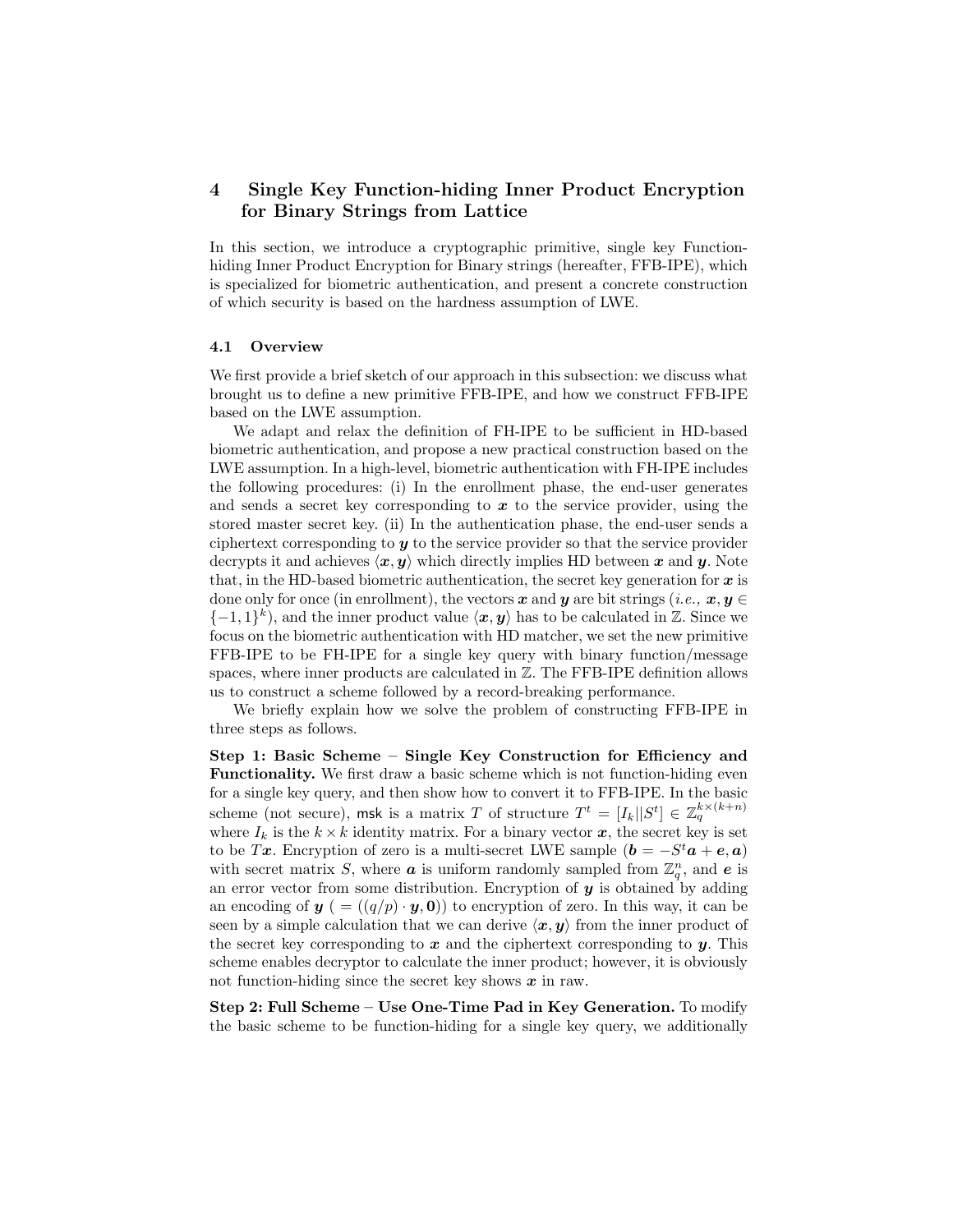generate one more uniform random vector  $\boldsymbol{u}$  together with the matrix T setting the master secret key as  $msk := [u||T]$ , and use u as one time pad in the key generation: we define secret key corresponding to x by  $sk := Tx + u$ , instead of  $Tx$ . For correctness, a ciphertext contains one additional component which is probabilistically close to the inner product of  $u$  and the original ciphertext (of the basic scheme).

Step 3: Security Proof – A Reduction from LWE to Weak-HintLWE. The additional component of a ciphertext eventually gives an additional information for the LWE secret matrix  $S$  which can be also seen as an information for the error vector (in one sample of multi-secret LWE) generated in encryption. Hence, the security of our construction is reduced to the LWE problem with an additional published value, which we call Weak-HintLWE. Informally speaking, a Weak-HintLWE sample contains a multi-secret LWE sample together with an approximate linear combination of the errors which correspond to the respective secrets of the multi-secret LWE. Needless to say, to prove the hardness of Weak-HintLWE is very crucial in our security proof. We resolve it by suggesting a polynomial-time reduction from LWE to Weak-HintLWE under the reasonable condition for the error distributions. Consequently, the security of our construction is based on the LWE assumption, and our proposed parameters in Section 6 are also set to make the original LWE problem as hard as desired.

#### 4.2 Formalization of the Primitive

The proposed primitive FFB-IPE  $\Pi$  consists of four probabilistic polynomialtime algorithms Setup, KeyGen, Enc and Dec. Then FFB-IPE  $\Pi =$  (Setup, KeyGen, Enc, Dec) is described as below.

- Setup( $1^{\lambda}$ ): The setup algorithm outputs public parameter pp and a master secret key msk for the security parameter  $\lambda$ .
- KeyGen(pp, msk,  $x \in \{-1,1\}^k$ ): The key generation algorithm on the inputs of the public parameter pp, the master secret key msk and a vector  $x \in$  $\{-1,1\}^k$  outputs a secret key sk.
- $-$  Enc(pp, msk,  $y \in \{-1,1\}^k$ ): The encryption algorithm takes in the public parameter pp, the master secret key msk and a vector  $y \in \{-1,1\}^k$ , and returns a ciphertext c.
- Dec(pp,  $sk, c$ ): The decryption algorithm takes as the input a public parameter pp, a ciphertext  $c$ , and a secret key  $sk$ . It returns a decrypted value  $z \in \mathbb{Z}$ .

**Correctness.** We define the correctness of the primitive FFB-IPE  $\Pi$  = (Setup, KeyGen, Enc, Dec) as follows.

**Definition 1.** FFB-IPE  $\Pi$  = (Setup, KeyGen, Enc, Dec) is said to be correct if for all  $(\mathsf{msk}, pp) \leftarrow \mathsf{Setup}(1^\lambda)$  and  $\bm{x}, \bm{y} \in \{-1, 1\}^k$ ,

$$
\Pr\left[\langle \mathbf{x}, \mathbf{y} \rangle = v \middle| \begin{array}{c} \mathbf{s}\mathbf{k} \leftarrow \text{KeyGen}(pp, \text{msk}, \mathbf{x}) \\ \mathbf{c} \leftarrow \text{Enc}(pp, \text{msk}, \mathbf{y}) \\ v \leftarrow \text{Dec}(pp, \mathbf{s}\mathbf{k}, \mathbf{c}) \end{array} \right] > 1 - 2^{-\lambda}
$$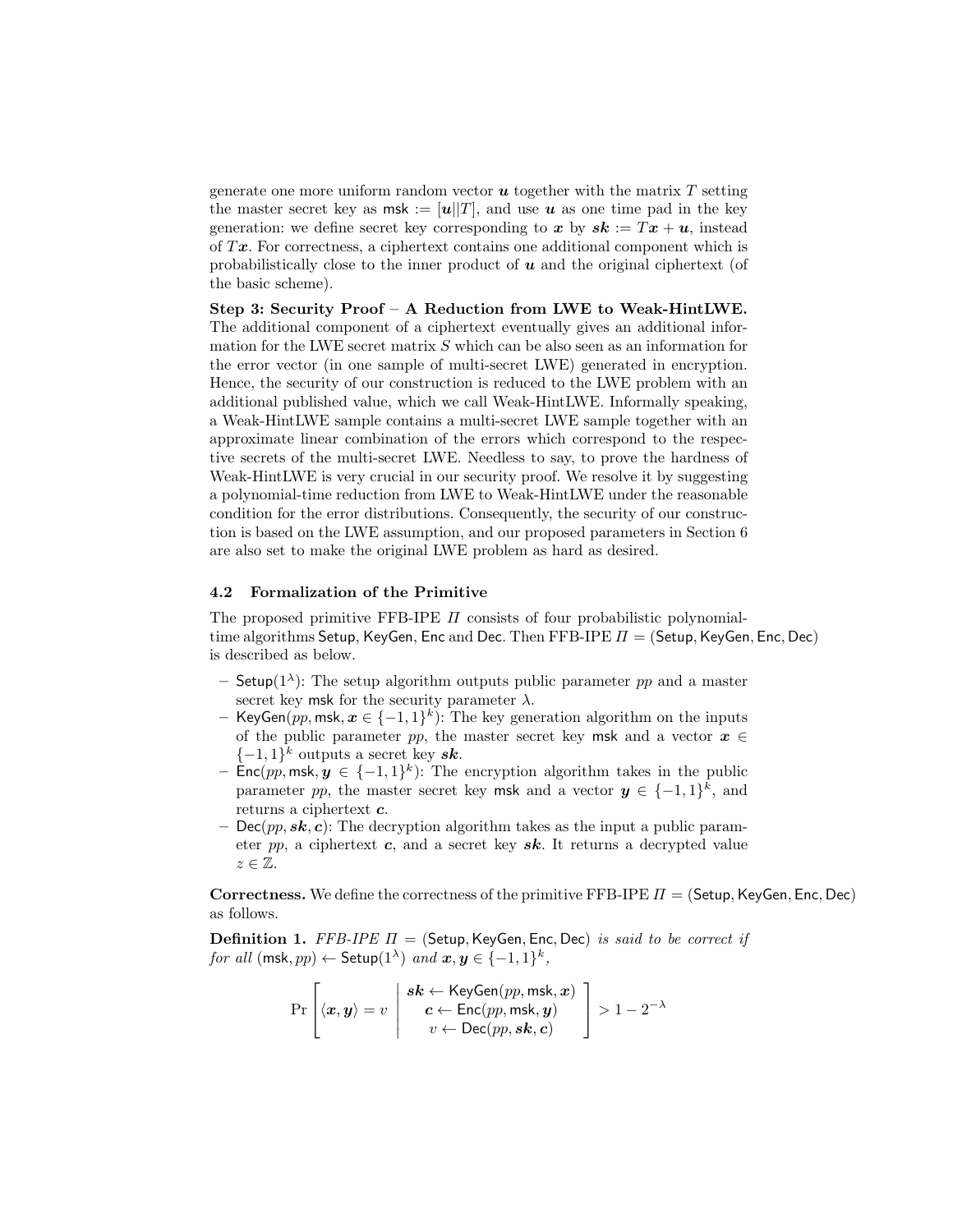where  $\lambda$  is the security parameter.

Security. We define the security of FFB-IPE as follows. Our definition is similar to the simulation-based security definition in [17] with some relaxation in the sense that the oracle for KeyGen can be queried only once and beforehand.

**Definition 2.** A FFB-IPE scheme  $\Pi =$  (Setup, KeyGen, Enc, Dec) is called 1sSIM-secure if for all polynomial-time adversary A, there exists a polynomialtime simulator  $S = (S_1, S_2, S_3)$  such that the outputs of the following two experiments are computationally indistinguishable.

Table 1: The Real-world Experiment and the Ideal-world Experiment

| $Real_{\mathcal{A}}(1^{\lambda})$ :                                                                                            | $Ideal_{\mathcal{A},\mathcal{S}}(1^{\lambda}):$                                                                                          |
|--------------------------------------------------------------------------------------------------------------------------------|------------------------------------------------------------------------------------------------------------------------------------------|
| 1. $(pp, \text{msk}) \leftarrow \text{Setup}(1^{\lambda})$                                                                     | 1. $(pp, \mathsf{st}) \leftarrow S_1(1^{\lambda})$                                                                                       |
| 2. $b \leftarrow \mathcal{A}^{\mathcal{O}}$ KeyGen (msk, · ), $\mathcal{O}_{\mathsf{Enc}}(\mathsf{msk}, \cdot)$ (1 $\lambda$ ) | 2. $b \leftarrow \mathcal{A}^{\tilde{\mathcal{O}}_{\mathsf{KeyGen}}(\cdot), \tilde{\mathcal{O}}_{\mathsf{Enc}}(\cdot)}(1^{\lambda}, pp)$ |
| 3. output $b$                                                                                                                  | 3. output $b$                                                                                                                            |

where  $\mathcal{O}_{\mathsf{KeyGen}}(\mathsf{msk},\cdot), \mathcal{O}_{\mathsf{Enc}}(\mathsf{msk},\cdot), \tilde{\mathcal{O}}_{\mathsf{KeyGen}}(\cdot), \tilde{\mathcal{O}}_{\mathsf{Enc}}(\cdot)$  are defined as follows:

- $\mathcal{O}_{\mathsf{KeyGen}}(\mathsf{msk}, \mathbf{x}) = \mathsf{KeyGen}(\mathsf{msk}, \mathbf{x})$  only for the first query, and aborts otherwise.
- $-$  O<sub>Enc</sub>(msk, ·) aborts if O<sub>KeyGen</sub>(msk, ·) has not been queried before. Otherwise,  $\mathcal{O}_{\mathsf{Enc}}(\mathsf{msk}, \boldsymbol{y}) = \mathsf{Enc}(\mathsf{msk}, \boldsymbol{y}).$
- $\tilde{\mathcal{O}}_{\mathsf{KeyGen}}(\cdot)$ ,  $\tilde{\mathcal{O}}_{\mathsf{Enc}}(\cdot)$  are stateful, and shares a simulator state st and a collection  $P = {\langle x, y^{(i)} \rangle}_i$ , where i is a counter for  $\tilde{\mathcal{O}}_{\text{Enc}}(\cdot)$  initialized to 0 at the beginning, and x and  $y^{(i)}$  are the inputs for invocation of  $\tilde{\mathcal{O}}_{\text{KeyGen}}(\cdot)$  and i-th invocation of  $\tilde{\mathcal{O}}_{\text{Enc}}(\cdot)$ , respectively (At the beginning, P is set to be empty).
	- On the adversary's invocation of  $\tilde{\mathcal{O}}_{\mathsf{KeyGen}}(\cdot)$  with input  $\mathbf{x}, \ \tilde{\mathcal{O}}_{\mathsf{KeyGen}}(\cdot)$ aborts unless it is the first query. Otherwise,  $\tilde{\mathcal{O}}_{\mathsf{KeyGen}}(\cdot)$  invokes the simulator  $S_2$  on input st. The simulator responds with a tuple  $(\mathbf{sk}, \mathsf{st}') \leftarrow$  $S_2(\text{st})$ . The oracle updates the state  $\text{st} \leftarrow \text{st}'$  and replies to the adversary with  $sk$ .
	- On the adversary's *i*-th invocation of  $\tilde{\mathcal{O}}_{\text{Enc}}(\cdot)$  with input  $\mathbf{y}^{(i)}$ , the oracle aborts unless  $\tilde{\mathcal{O}}_{\mathsf{KeyGen}}(\cdot)$  is queried before. Otherwise, it updates the collection  $P \leftarrow \mathcal{P} \bigcup \{ \langle \mathbf{x}, \mathbf{y}^{(i)} \rangle \},\, sets \, i \leftarrow i+1,\, and \, involves \, the \, simulator \, S_3 \, on$ input P and st. The simulator responds with a tuple  $(c, st') \leftarrow S_3(\mathcal{P}, st)$ . The oracle updates the state  $st \leftarrow st'$  and replies to the adversary with c.

Our security definition aims to capture that all adversaries that have both sk and c 's cannot obtain any information about x or  $y^{(i)}$  other than the inner products  $\langle x, y^{(i)} \rangle$ : Note that simulator in the ideal world does not take any of  $x$ or **y** as inputs, and it instead takes  $\mathcal{P} = {\{\langle \mathbf{x}, \mathbf{y}^{(i)} \rangle\}_i}$  as inputs.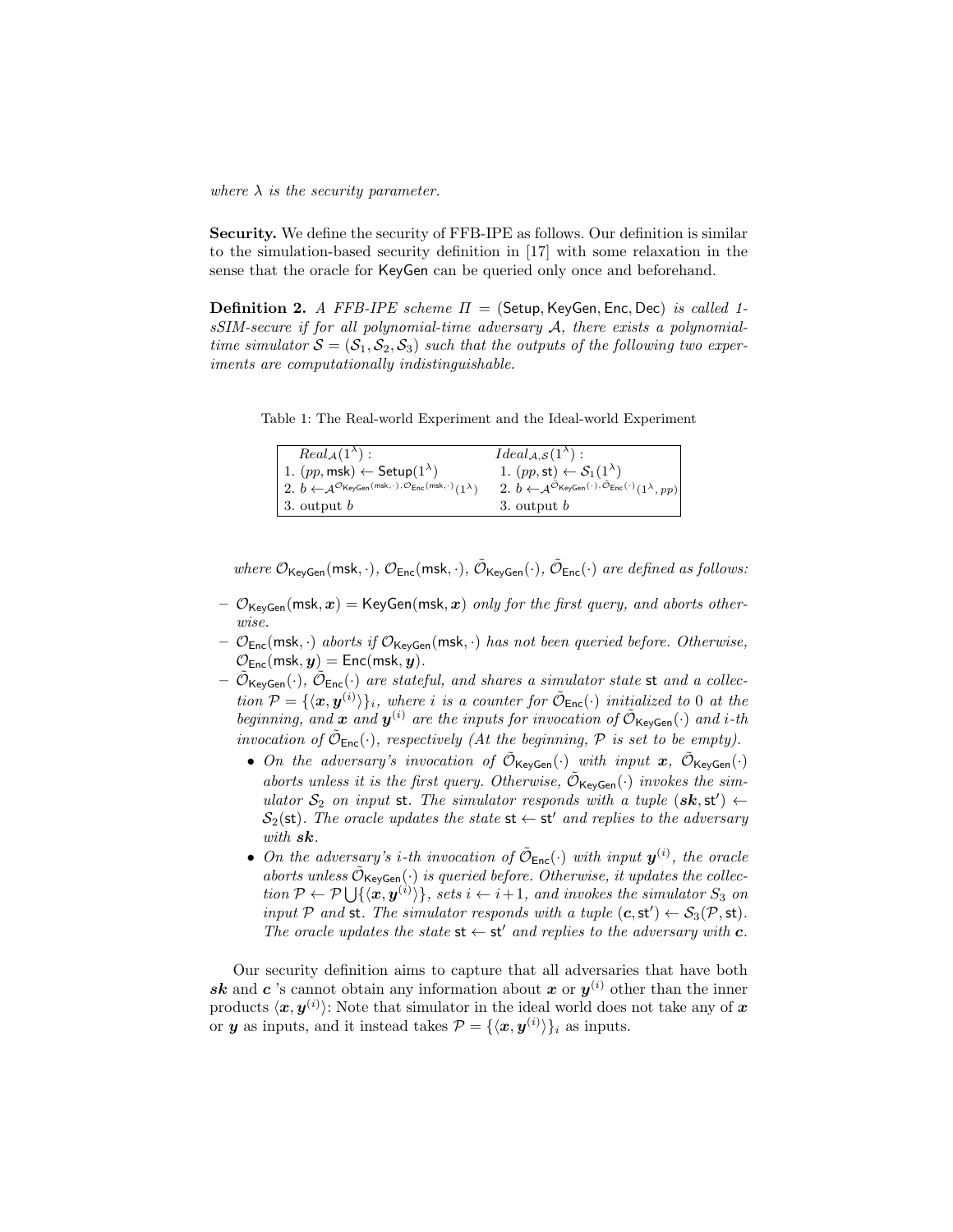#### 4.3 Our Construction

In this subsection, we propose a concrete instantiation of FFB-IPE, which satisfies the correctness and security conditions defined in the previous subsection. For a pre-determined threshold value  $T \in \mathbb{Z}$ , our FFB-IPE  $\Pi = ($ Setup, KeyGen, Enc, Dec) is described as follows:

- Setup(1<sup> $\lambda$ </sup>): Choose parameters  $q(\lambda)$ ,  $p(\lambda)$ ,  $n(\lambda)$ ,  $k(\lambda)$ ,  $m = n + k$ , and set a distribution  $D_S$  over  $\mathbb{Z}_q^{n \times k}$ . Sample a random vector  $u \leftarrow \mathbb{Z}_q^m$  and a random matrix  $S \leftarrow D_S$ , and return the master secret key msk =  $(u, S)$  and a set

of public parameters  $pp = (q, p, n, k, m)$ . Let us denote  $T := \begin{bmatrix} I_k \\ S_k \end{bmatrix}$ S  $\Big] \in \mathbb{Z}_q^{m \times k}$ where  $I_k$  is the  $k \times k$  identity matrix.

- $-$  KeyGen $\tilde{(p p, \text{msk}, \bm{x})}$ : For given  $\bm{x} \in \{-1, 1\}^k$ , return  $\bm{sk} = \bm{u} + T\bm{x} \in \mathbb{Z}_q^m$ .
- Enc(pp, msk, y): For  $y \in \{-1,1\}^k$ , do the following.
	- 1. Sample a random vector  $\boldsymbol{a} \leftarrow \mathbb{Z}_q^n$  and an error vector  $\boldsymbol{e} \leftarrow D_{\sigma}^k$ . Let

$$
\mathbf{b} = -S^t \mathbf{a} + (q/p) \cdot \mathbf{y} + \mathbf{e} \in \mathbb{R}_q^k,
$$

- and  $\mathbf{c}_1 = (\mathbf{b}, \mathbf{a}) \in \mathbb{R}^k_q \times \mathbb{Z}_q^n$ . Note that  $T^t \mathbf{c}_1 = (q/p) \cdot \mathbf{y} + \mathbf{e}$ .
- 2. Sample an error  $e^* \leftarrow D_{\sigma^*}$  and compute  $c_0 = -\langle u, c_1 \rangle + e^* \in \mathbb{R}_q$ .
- 3. Return  $\boldsymbol{c} := (c_0, \boldsymbol{c}_1) \in \mathbb{R}_q \times (\mathbb{R}_q^k \times \mathbb{Z}_q^n)$ .
- Dec(pp, sk, c, T): Parse  $c = (c_0, c_1) \in \mathbb{R}_q^3 \times (\mathbb{R}_q^k \times \mathbb{Z}_q^n)$ . Compute and output  $v = (p/q) \cdot (c_0 + \langle s\mathbf{k}, \mathbf{c}_1 \rangle) \in \mathbb{Z}_p.$

Correctness. The following theorem shows that the correctness holds for our construction with certain conditions.

Theorem 1 (correctness). For  $x, y \in \{-1,1\}^k$ , let  $2k < p$ , and msk and c are legitimately generated, i.e.,  $\mathsf{msk} := (\boldsymbol{u}, S) \leftarrow \mathbb{Z}_q^m \times \mathbb{Z}_q^{n \times k}, T := \begin{bmatrix} I_k \\ S_k \end{bmatrix}$ S  $\Big] \in \mathbb{Z}_q^{m \times k},$  $\mathbf{s} \mathbf{k} \leftarrow \boldsymbol{u} + T \boldsymbol{x}, \text{ and } \boldsymbol{c} = (c_0, \boldsymbol{c}_1 = (\boldsymbol{b}, \boldsymbol{a})), \text{ where } \boldsymbol{a} \leftarrow \mathbb{Z}_q^n, \boldsymbol{b} = -S^t \boldsymbol{a} + (\vec{q}/p) \cdot \boldsymbol{y} + \boldsymbol{e},$ and  $c_0 = -\langle \mathbf{u}, \mathbf{c}_1 \rangle + e^*$ . Then the resulting value  $v \leftarrow \lfloor (p/q) \cdot (c_0 + \langle \mathbf{sk}, \mathbf{c}_1 \rangle) \rfloor$ equals to  $\langle x, y \rangle$  except with probability  $2^{-\lambda}$  for the security parameter  $\lambda$ , as long as the following inequality holds:

$$
\Pr\left[\left|\sum_{i=1}^k e_i + e'\right| \ge \frac{q}{2p} \ : \ e_i \leftarrow D_\sigma, e' \leftarrow D_{\sigma^*}\right] < 2^{-\lambda}.
$$

proof. Note that

$$
\langle Tx, \mathbf{c}_1\rangle = \langle \mathbf{x}, \ T^t\mathbf{c}_1\rangle.
$$

The LHS is  $\langle s\mathbf{k}-\mathbf{u} \rangle, \mathbf{c}_1\rangle = \langle s\mathbf{k}, \mathbf{c}_1\rangle - \langle \mathbf{u}, \mathbf{c}_1\rangle$ , and the RHS is  $\langle \mathbf{x}, (q/p)\cdot \mathbf{y} + \mathbf{e}\rangle =$  $(q/p) \cdot \langle x, y \rangle + \langle x, e \rangle$ . Hence,

$$
\langle s\boldsymbol{k},\boldsymbol{c}_1\rangle=\langle \boldsymbol{u},\boldsymbol{c}_1\rangle+(q/p)\cdot\langle \boldsymbol{x},\boldsymbol{y}\rangle+\langle \boldsymbol{x},\boldsymbol{e}\rangle.
$$

Therefore, we have  $c_0 + \langle c_1, sk \rangle = (q/p) \cdot \langle x, y \rangle + \langle x, e \rangle + e^*$ , which implies  $v = \langle x, y \rangle \pmod{p}$  if and only if  $|\langle x, e \rangle + e^*|$  is bounded by  $q/2p$ . Note that  $v = \langle x, y \rangle$  if and only if  $v = \langle x, y \rangle$  (mod p) since  $2k < p$ .  $\Box$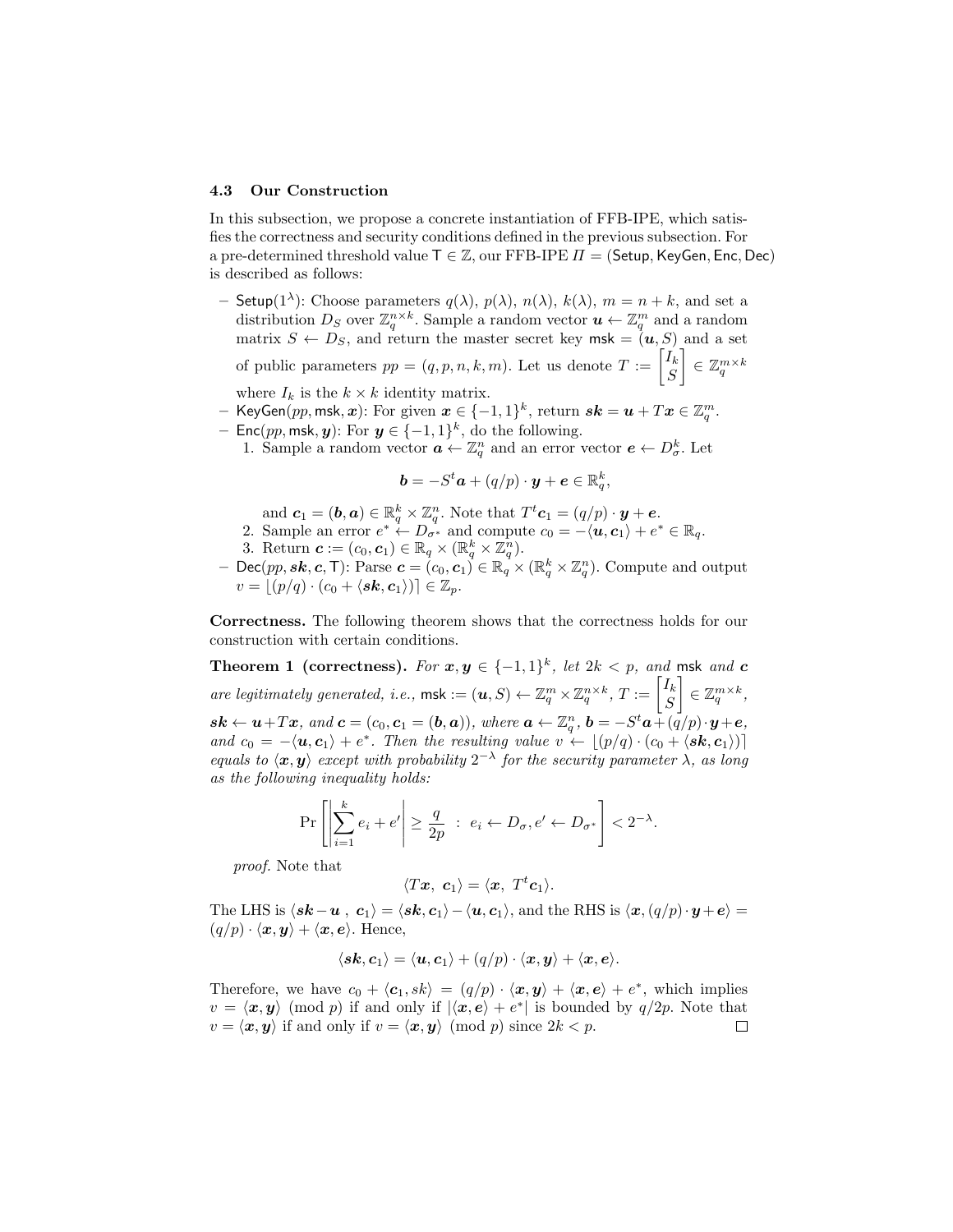#### 4.4 Security Proof

In this subsection, we prove the security of our construction of FFB-IPE in Section 4.3. The security of the primitive relies on the hardness of a variant of LWE, called Weak-HintLWE. We denote this problem by WHintLW $\mathsf{E}^k_{n,q,\sigma_1,\sigma_2}(D)$ in the rest of the paper for positive integers  $n, q, k$ , real numbers  $\sigma_1, \sigma_2 > 0$ , and the secret distribution D. The definition of WHintLW $\mathsf{E}^k_{n,q,\sigma_1,\sigma_2}(D)$  is as follow.

**Definition 3 (Weak-HintLWE).** Let n, q and k be positive integers,  $\sigma_1, \sigma_2$ 0 be real numbers, z be a vector in  $\{-1,1\}^k$  and S be a matrix in  $\mathbb{Z}_q^{n\times k}$ . The Weak-HintLWE distribution, denoted by  $A_{n,q,\sigma_1,\sigma_2,k}^{\text{WHintLWE}}(z, S)$ , is the distribution of  $(a, S^t\boldsymbol{a}+\boldsymbol{e}, \langle \boldsymbol{z}, \boldsymbol{e}\rangle+f)\in \mathbb{Z}_q^n\times \mathbb{R}_q^k\times \mathbb{R}_q$  where  $\boldsymbol{a}\leftarrow \mathbb{Z}_q^n$ ,  $\boldsymbol{e}\leftarrow D^k_{\sigma_1}$  and  $f\leftarrow D_{\sigma_2}$ . The Weak-HintLWE problem WHintLW $\mathsf{E}^k_{n,q,\sigma_1,\sigma_2}(D)$  is to distinguish, given arbitrary many independent samples for  $z \leftarrow \{-1,1\}^k$  chosen by an adversary, between  $A_{n,q,\sigma_1,\sigma_2,k}^{\text{WHintLWE}}(z,S)$  for a fixed  $S \leftarrow D$  and the distribution of  $(a,u,\langle z,e \rangle + f)$ where  $\mathbf{u} \leftarrow \mathbb{R}_q$ .

We discuss about the hardness of WHintLWE in Section 4.5. To be precise, we prove that there exists a reduction from LWE to WHintLWE so that WHintLWE is at least as hard as worst-case lattice problems such as the shortest independent vectors problem.

The following theorem is the security proof of our scheme under the hardness assumption of WHintLWE.

**Theorem 2.** Assuming that WHintLWE<sup>k</sup><sub>n,q, $\sigma$ , $\sigma^*$ (D<sub>S</sub>) is hard, our construction</sub> Π in Section 4.3 is a 1-sSIM-secure FFB-IPE.

Proof. Fix an efficient adversary who makes a single query to the oracle for KeyGen and at most  $Q = poly(\lambda)$  queries to the oracle for Enc. Note that an adversary has to query the oracle for KeyGen first, since otherwise the queries for Enc will be aborted. We construct a simulator  $S$  as follows:

- On adversary's query  $x \in \{-1,1\}^k$  to the oracle for KeyGen, the simulator receives as input a new collection  $\mathcal{P}'$  of inner products and sets  $\mathcal{P} \leftarrow \mathcal{P}'$ . The simulator generates  $s\mathbf{k} \leftarrow \mathbb{Z}_q^m$  and responds with it.
- On adversary's query  $y^{(i)} \in \{-1,1\}^k$  to the oracle for Enc, the simulator receives as input a new collection  $\mathcal{P}'$  of inner products and updates  $\mathcal{P} \leftarrow \mathcal{P}'$ (retrieving  $\langle x, y^{(i)} \rangle$ ). The simulator samples  $b^{(i)} \leftarrow \mathbb{R}_q^k$ ,  $a^{(i)} \leftarrow \mathbb{Z}_q^n$ , and  $c_1^{(i)} \leftarrow (b^{(i)}, a^{(i)})$ . It also samples  $e_j^{(i)} \leftarrow D_\sigma$  for  $1 \leq j \leq k$  and  $e^{*(i)} \leftarrow D_{\sigma^*},$ and then sets  $c_0^{(i)} \leftarrow -\langle s k, c_1^{(i)} \rangle + (q/p) \cdot \langle x, y^{(i)} \rangle + \sum_{j=1}^k e_j^{(i)} + e^{*(i)}$  and  $c^{(i)} \leftarrow (c_0^{(i)}, c_1^{(i)})$ . The simulator responds with  $c$ .

Let Expt 0 be the real world experiment. That is, for an efficient adversary A, we generate msk :=  $(u, S)$  from Setup to answer the oracle queries with the legitimate KeyGen and Enc outputs consistently in Expt 0. We show that Expt 0, real world experiment, is indistinguishable from the simulated one which is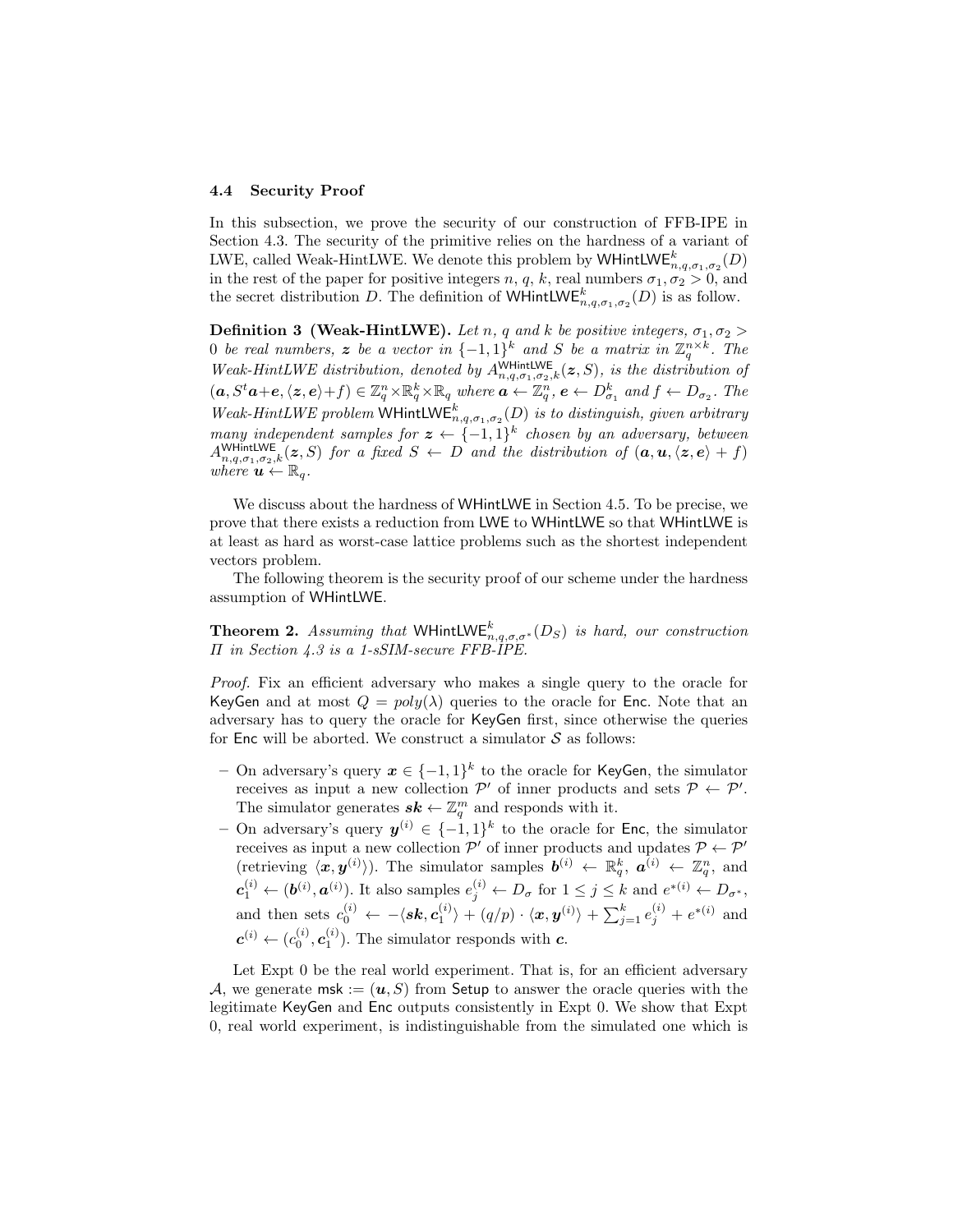numbered by Expt 3, using a hybrid argument. We define Expt 1 and Expt 2 as follows.

**Expt 1.** substitutes  $sk = u + Tx$  in Expt 0 with  $sk \leftarrow \mathbb{Z}_q^m$ . Generates  $c_1^{(i)}$  by  $c_1^{(i)} := (\boldsymbol{b}^{(i)} = -S^t \boldsymbol{a}^{(i)} + (q/p) \cdot \boldsymbol{y}^{(i)} + \boldsymbol{e}^{(i)}, \boldsymbol{a}^{(i)}) \text{ where } \boldsymbol{a}^{(i)} \leftarrow \mathbb{Z}_q^n, \boldsymbol{e}^{(i)} \leftarrow D^k_{\sigma} \text{ (as }$ in the Enc algorithm). Replaces  $c_0^{(i)}$  with  $c_0^{(i)} \leftarrow -\langle s\mathbf{k}, c_1^{(i)} \rangle + (q/p) \cdot \langle \mathbf{x}, \mathbf{y}^{(i)} \rangle +$  $\langle \boldsymbol{x}, \boldsymbol{e}^{(i)} \rangle + e^{*(i)}$ , where  $e^{*(i)} \leftarrow D_{\sigma^*}$ .

Observe that  $u$  involved in generating  $sk$  is uniformly random and is used for only one time. Hence, the distributions of  $(\mathbf{sk}, {\{c^{(i)}\}}_i)$  in Expt 0 and Expt 1 are the same in the adversary's view.

Expt 2. substitutes  $c_1^{(i)}$  in Expt 1 with uniformly chosen  $c_1^{(i)} = (b^{(i)}, a^{(i)}) \leftarrow$  $\mathbb{R}^k_q \times \mathbb{Z}_q^n$ , and sets  $c_0^{(i)} \leftarrow -\langle s\boldsymbol{k}, \boldsymbol{c}_1^{(i)} \rangle + (q/p) \cdot \langle \boldsymbol{x}, \boldsymbol{y}^{(i)} \rangle + \langle \boldsymbol{x}, \boldsymbol{e}^{(i)} \rangle + e^{*(i)}$ , where  $e \leftarrow D^k_{\sigma}, e^{*(i)} \leftarrow D_{\sigma^*}.$ 

The distributions of  $(\mathbf{sk}, {\{c^{(i)}\}}_i)$  in Expt 1 and Expt 2 are computationally indistinguishable when assuming the hardness of the WHintLWE<sup>k</sup><sub>n,q, $\sigma$ , $\sigma^*$ ( $D_S$ )</sub> problem. The distributions of  $(\mathbf{sk}, {\{c^{(i)}\}}_i)$  in Expt 2 and Expt 3 are identical, since  $e^{(i)}$  in Expt 2 is independent from other variables.

#### 4.5 The Hardness of HintLWE and Weak-HintLWE

We first define another variant of (multi-secret) LWE, the HintLWE problem, which additionally publishes a *full-dimensional hint* on the error of original LWE. Contrary to the Weak-HintLWE problem, instead of publishing  $\langle z, e \rangle + f$  for some known vector  $z$  and a Gaussian error  $f$ , the HintLWE problem gives the whole vector  $e + f$  for a Gaussian vector f which contains much more information. We will first reduce LWE to HintLWE, and then reduce HintLWE to Weak-HintLWE which is relatively a simple step.

**Definition 4.** Let n, q and k be positive integers,  $\sigma_1, \sigma_2 > 0$  be real numbers, and S be a matrix in  $\mathbb{Z}_q^{n\times k}$ . The HintLWE distribution, denoted by  $A_{n,q,\sigma_1,\sigma_2,k}^{\text{HintLWE}}(S)$ , is the distribution of  $(a, S^t a + e, e + f) \in \mathbb{Z}_q^n \times \mathbb{R}_q^k \times \mathbb{R}_q^k$  where  $a \leftarrow \mathbb{Z}_q^n, e \leftarrow D_{\sigma_1}^k$ and  $f \leftarrow D_{\sigma_2}^k$ .

**Definition 5 (HintLWE).** For positive integers n, q, k, real numbers  $\sigma_1, \sigma_2$  $0,\sigma=\sqrt{\sigma_1^2+\sigma_2^2}$  and a distribution  $D$  over  $\mathbb{Z}_q^{n\times k}$ , the HintLWE problem  ${\sf HintLWE}_{n,q,\sigma_1,\sigma_2}^k(D)$ is to distinguish, given arbitrary many independent samples, between  $U(\mathbb{Z}_q^n) \times$  $U(\mathbb{R}^k_q) \times D^k_\sigma$  and  $A_{n,q,\sigma_1,\sigma_2,k}^{\text{HintLIVE}}(S)$  where  $S \leftarrow D$ .

When  $k = 1$  in Definition 5, we omit the superscript k and substitute the capital letter  $S$  by the small letter  $s$ .

Now, we present a theorem about a polynomial-time reduction from LWE to HintLWE. Before introducing the theorem, we describe a crucial lemma on a conditional Gaussian distribution which will be exploited in the hardness proof. The proof of the lemma is given in Appendix A.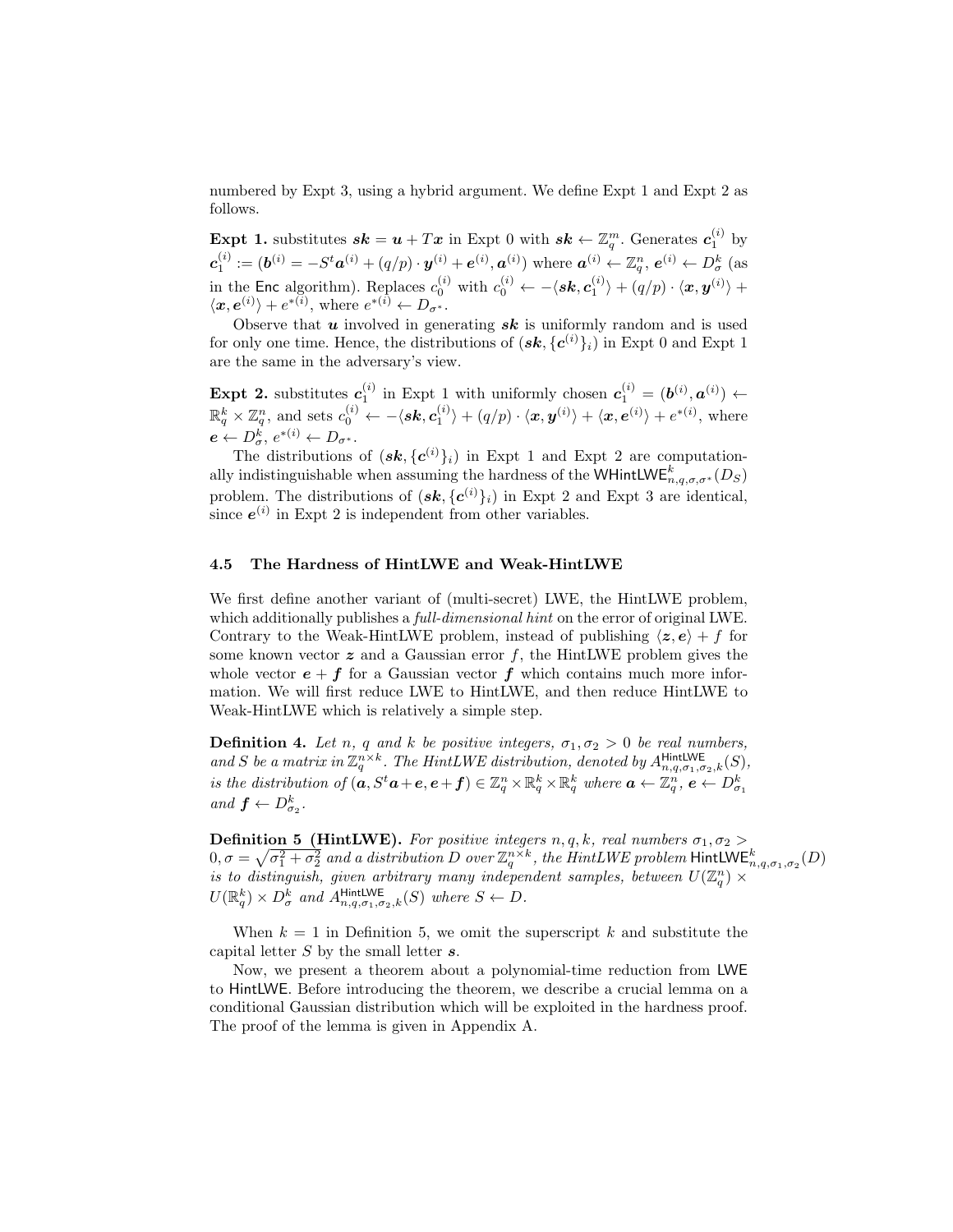**Lemma 1.** For real numbers  $\sigma_1, \sigma_2 > 0$ , let e and f be variables of distributions  $D_{\sigma_1}$  and  $D_{\sigma_2}$ , respectively. Let  $\sigma = \sqrt{\sigma_1^2 + \sigma_2^2}$ , then  $(e + f, e | (e + f))$  follows the distribution  $(D_{\sigma}, D_{L\sigma_1^2/\sigma^2, \sigma_1\sigma_2/\sigma})$  where L denotes the value of  $e+f$ .

Proof. In Appendix A.

**Theorem 3.** Let  $n, q, k$  be positive integers,  $\sigma_1, \sigma'_1, \sigma'_2$  be positive real numbers satisfying  $\sigma_1 = \sigma_1' \sigma_2' / \sqrt{\sigma_1'^2 + \sigma_2'^2}$ , and D be a distribution over  $\mathbb{Z}_q^{n \times k}$ . Then there exists a polynomial-time reduction from  $\mathsf{LWE}_{n,q,\sigma_1}^k(D)$  to  $\mathsf{HintLWE}_{n,q,\sigma'_1,\sigma'_2}^k(D)$ which preserves the advantage.

*Proof.* We first prove the case  $k = 1$ . For a given LWE<sub>n,q, $\sigma_1(D)$ </sub> sample  $(a, b)$ , we transform the sample to  $(a, b+f, \kappa f)$  where  $f \leftarrow D_{\sigma_2}$  for  $\sigma_2 = \sigma_1 \sigma'_1/\sigma'_2$  and  $\kappa =$  $(\sigma_1'^2+\sigma_2'^2)/\sigma_1'^2$ . We now claim that  $(a,b+f,\kappa f)$  is exactly the HintLWE<sub>n,q, $\sigma_1',\sigma_2'(D)$ </sub> sample we want.

First we think of the case  $b = \langle a, s \rangle + e$  where  $e \leftarrow D_{\sigma_1}$  for a fixed  $s \leftarrow D$ . Then we can check

$$
(\mathbf{a}, b + f, \kappa f) = (\mathbf{a}, \langle \mathbf{a}, \mathbf{s} \rangle + e + f, \kappa f).
$$

Note that it is enough to show that the distribution of  $(\kappa f, (e + f)|f)$  equals to the distribution of  $(e' + f', e' | (e' + f'))$  where  $e' \leftarrow D_{\sigma'_1}$  and  $f' \leftarrow D_{\sigma'_2}$ , which implies that  $(a, b+f, \kappa f)$  is distributed exactly as same as  $(a, b+e', e' + f')$ .

It is easy to check that the distribution of  $(\kappa f, (e+f)|f)$  is  $\mathcal{D}_1 = (D_{\kappa \sigma_2}, D_{L/\kappa, \sigma_1})$ where L denotes the value of  $\kappa f$ . Let  $\sigma' = \sqrt{\sigma_1'^2 + \sigma_2'^2}$ , then by Lemma 1,  $(e'+f',e'|(e'+f'))$  follows the distribution  $\mathcal{D}_2=(D_{\sigma'},D_{L'\sigma_1'^2/\sigma'^2, \sigma_1'\sigma_2'\sigma'})$  where L' denotes the value of  $e' + f'$ . By the condition  $\sigma_1 = \sigma'_1 \sigma'_2 / \sqrt{\sigma'^2_1 + \sigma'^2_2}$  and the definitions of  $\sigma_2$ ,  $\kappa$  and  $\sigma'$ , we obtain  $\kappa \sigma_2 = \sigma'$ ,  $1/\kappa = \sigma_1'^2/\sigma'^2$  and  $\sigma_1 = \sigma_1' \sigma_2'/\sigma'$ so that distributions  $\mathcal{D}_1$  and  $\mathcal{D}_2$  are identical.

In case that b is uniform over  $\mathbb{R}_q$ , the distribution of  $(a, b+f, \kappa f)$  equals to the distribution of  $(a, b, kf)$ , which is exactly  $U(\mathbb{Z}_q^n) \times U(\mathbb{R}_q) \times D_\sigma$  for  $\sigma = \sqrt{\sigma_1^2 + \sigma_2^2}$ . Therefore, the reduction is correct for the case  $k = 1$ , and obviously preserves the advantage.

For the case of arbitrary  $k$ , the reduction process is exactly the transformation from a multi-secret LWE sample  $(a, b)$  to  $(a, b + f, \kappa f)$  where  $f \leftarrow D_{\sigma_2}^k$ . For  $1 \leq i \leq k$ , we have already proved that  $(\kappa f_i, (e_i + f_i)|f_i)$  and  $(e'_i + f'_i, e'_i|(e'_i + f'_i))$ are equally distributed where  $e'_i \leftarrow D_{\sigma'_1}$  and  $f'_i \leftarrow D_{\sigma'_2}$ , which are all mutually independent cases (for i). Therefore, in case of  $\mathbf{b} = S^t \mathbf{a} + \mathbf{e}'$ , the distribution of  $(a, b + f, \kappa f)$  equals to the distribution of  $(a, S^t a + e', e' + f')$ . In case that b is uniform over  $\mathbb{R}_q^k$ , it is just the analogue of the case  $k=1$ .

One simple case of Theorem 3 is the case of  $\sigma'_1 = \sigma'_2$ . Then, we can check that  $\sigma_1 = \sigma_2 = \sigma'_1/\sqrt{2}$  and  $\kappa = 2$ .

**Theorem 4.** Let  $n, q, k$  be positive integers,  $\sigma_1, \sigma_2, \sigma_2'$  be positive real numbers satisfying  $\sigma'_2 = \sqrt{k}\sigma_2$ , and D be a distribution of a secret matrix over  $\mathbb{Z}_q^{n\times k}$ . Then there exists a polynomial-time reduction from HintLWE $_{n,q,\sigma_1,\sigma_2}^k(D)$ to WHintLW $\mathsf{E}^k_{n,q,\sigma_1,\sigma_2}(D)$  which preserves the advantage.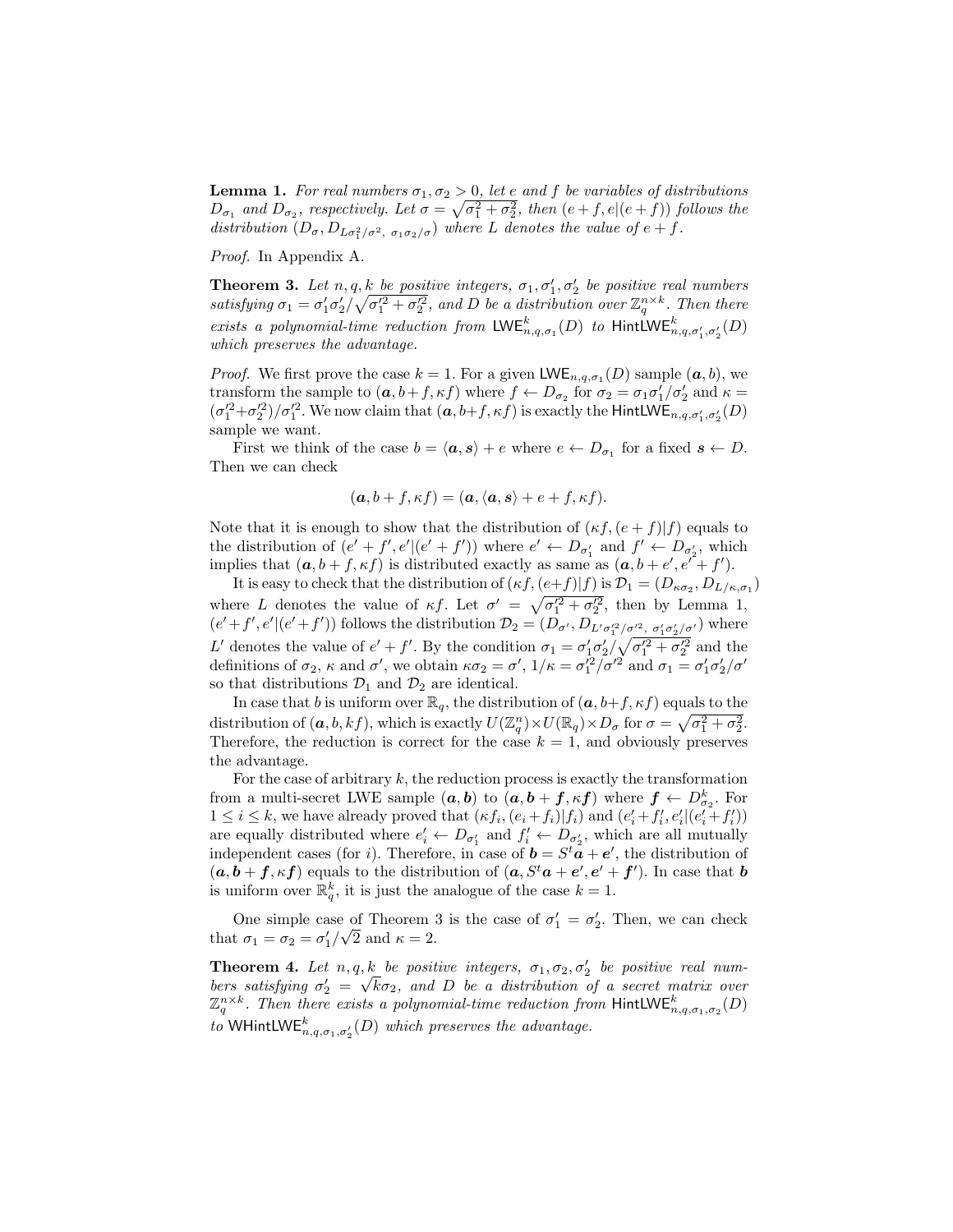*Proof.* Assume that we are asked to provide samples for a vector  $z \in \{-1,1\}^k$ , and get a <code>HintLWE</code>  $_{n,q,\sigma_1,\sigma_2}^{k}(D)$  sample  $(\bm{a},\bm{b},\bm{e}+\bm{f}).$  Then, we transform  $(\bm{a},\bm{b},\bm{e}+\bm{f})$ f) to  $(a, b, \langle z, e+f \rangle) \in \mathbb{Z}_q^n \times \mathbb{R}_q^k \times \mathbb{R}_q$ . Since each component of z is 1 or -1, the distribution of  $\langle z, f \rangle$  is identical to the Gaussian distribution  $D_{\sqrt{k}\sigma_2}$ . Also, since **e** and **f** are independent, the distribution of  $\langle z, e + f \rangle$  is actually the distribution of  $\langle z, e \rangle + f'$  where  $f' \leftarrow D_{\sqrt{k}\sigma_2}$ . From this point, the output of the reduction is exactly the WHintLW $\mathsf{E}^k_{n,q,\sigma_1,\sigma'_2}(D)$  sample.

We fixed the domain of the vector  $\boldsymbol{z}$  to  $\{-1,1\}^k$ , but actually our reduction does not depend on the domain.

From Theorem 3 and Theorem 4, we finally obtain the hardness of the WHintLWE problem under the hardness assumption of the LWE problem.

**Corollary 1.** Let  $n, q, \underline{k}$  be positive integers,  $\sigma_1, \sigma'_1, \sigma'_2$  be positive real numbers satisfying  $\sigma_1 = \sigma_1' \sigma_2' / \sqrt{\sigma_1'^2 + \sigma_2'^2}$ , and D be a distribution over  $\mathbb{Z}_q^{n \times k}$ . Then there exists a polynomial-time reduction from  $\mathsf{LWE}_{n,q,\sigma_1}^k(D)$  to  $\mathsf{WHintLWE}_{n,q,\sigma'_1,\sqrt{k}\sigma'_2}^k(D)$ which preserves the advantage.

# 5 HDM-PPBA

In this section, we formally introduce a new user-centric privacy-preserving biometric authentication for HD matcher called HDM-PPBA derived from FFB-IPE in Section 4.3, and analyze its security.

#### 5.1 HDM-PPBA protocol

Our protocol consists of two phases: enrollment, and authentication. The protocol is based on the proposed FFB-IPE  $\Pi =$  (Setup, KeyGen, Enc, Dec) constructed in Section 4 for a secure computation of HD.

#### 5.2 Security Analysis

We formally define the attack models in Section 3.3 following the approach in [15] and prove that our HDM-PPBA equipped with 1-sSIM-secure FFB-IPE is secure against both attacks.

Security Against Passive Attack According to the attack experiment depicted in Figure 2, we define the security of FFB-IPE against passive attack as follows.

**Definition 6.** The FFB-IPE is secure against passive attack if, for all polynomialtime adversary  $A$ , there exists a cryptographically negligible function negl such that

$$
|Pr(\mathsf{Passive}_{\mathcal{A}}^{\mathit{FFB\text{-}IPE}}(\lambda)=1)-\frac{1}{2}|< \mathsf{negl}(\lambda).
$$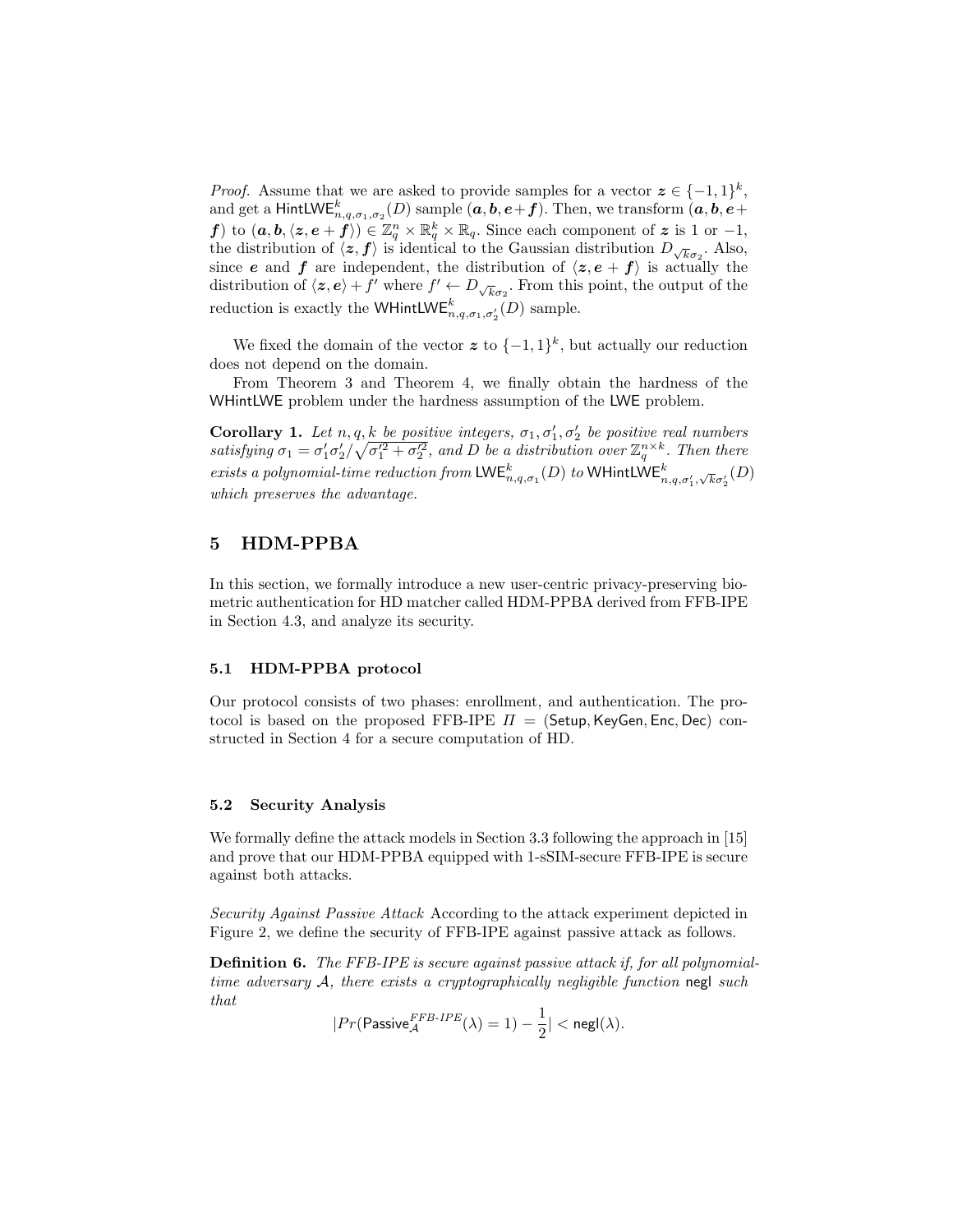Protocol 1 Our HDM-PPBA system

Input:  $x, y \in \{-1, 1\}^k$ ,  $T \in \mathbb{R}$ 

Output:  $res \in \{authenticate, reject\}$ 

Registration: An end-user U registers with his/her identity ID and a biometric template  $x$  to the service provider  $S$ .

- 1: An end-user  $U$  sets the parameters of FFB-IPE according to the security parameter  $\lambda$ .
- 2: U generates a master secret key  $(msk, pp) \leftarrow$  Setup $(1^{\lambda})$ , and stores it.
- 3: U generates a key  $sk \leftarrow \text{KeyGen}(pp, \text{msk}, x)$  with the end-user's biometrics  $(x)$ , and sends  $(ID_U, \mathbf{sk}, pp)$  to the service provider S.

4: S stores 
$$
(ID_U, \mathbf{sk}, pp)
$$
.

Authentication: An end-user U retrieves a fresh biometric template, and sends a ciphertext of it to the service provider S for an authentication.

- 1: U computes a ciphertext  $c \leftarrow \mathsf{Enc}(pp, \mathsf{msk}, y)$ , and sends it along with user's ID  $ID_{II}$  to  $S$ .
- 2: S retrieves the stored values  $(ID_U, \mathbf{sk}, pp)$  at the enrollment phase, computes an inner-product value  $z \leftarrow \text{Dec}(pp, \textbf{sk}, c)$ , and gets the hamming distance  $d = (k-z)/2$  between the biometrics x and y.
- 3: S output *authenticate* if a distance d is less than a given threshold  $T(d < T)$ , and reject otherwise  $(d \geq T)$ .

Theorem 5. The proposed HDM-PPBA scheme in Section 4.3 is secure against passive attack.

We skip the proof of Theorem 5 since the security against passive attack is implied by the security against active attack.

#### Security Against Active Attack

Definition 7. The FFB-IPE is secure against active attack if, for all polynomialtime adversary  $A$ , there exists a cryptographically negligible function negl such that

$$
\left| Pr(\mathit{Active}_{\mathcal{A}}^{FFB\text{-}IPE}(\lambda) = 1) - \frac{1}{2} \right| < \mathsf{negl}(\lambda).
$$

**Theorem 6.** The proposed HDM-PPBA scheme in Section 4.3 is secure against active attack.

Proof. The proposed FFB-IPE is proven to achieve the 1-sSIM-security defined in Definition 2. The security of HDM-PPBA against active attack is an indistinguishability-based version of the simulation-based security in Definition 2, so is straightforward.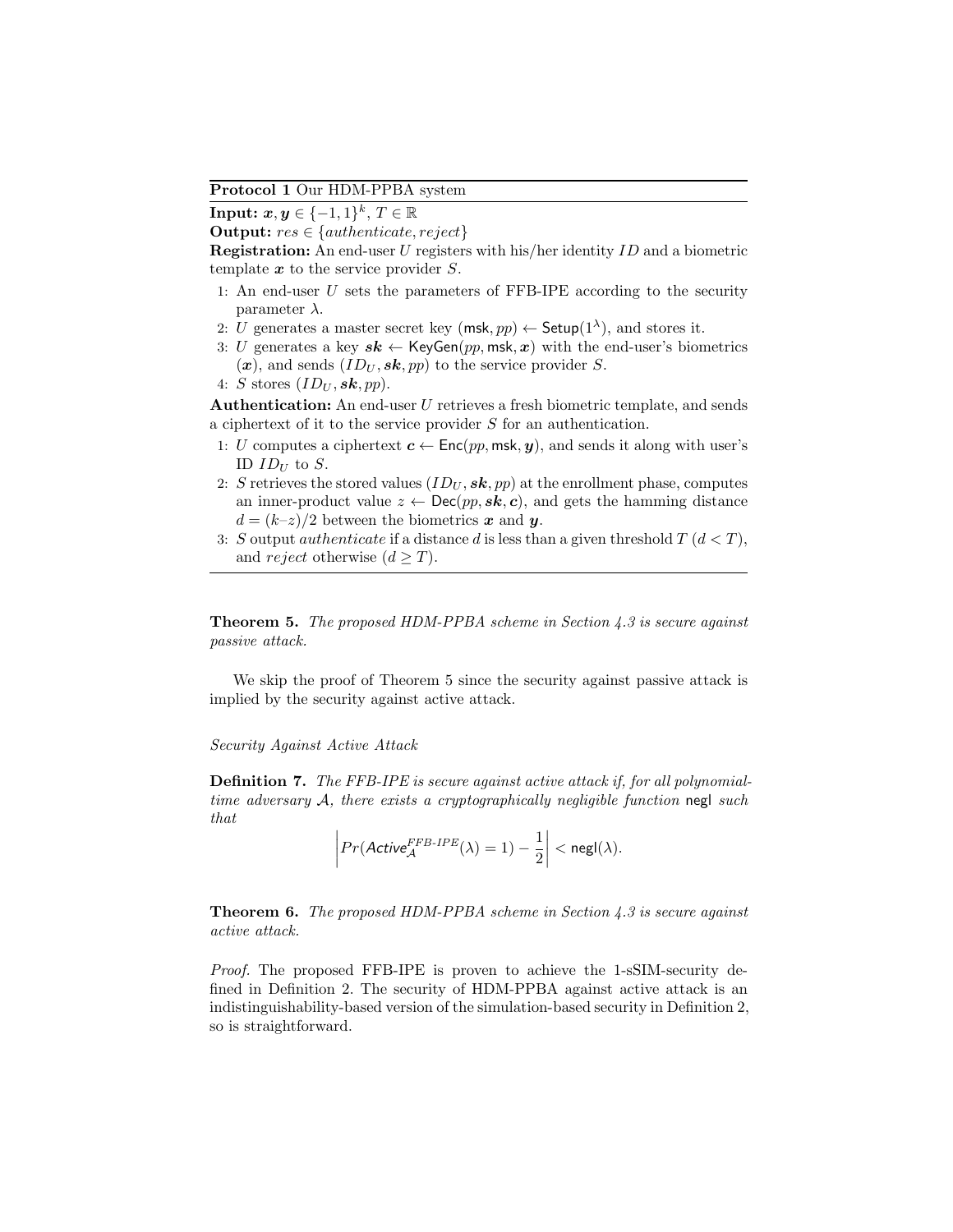**Experiment 2** Passive Attack Experiment Passive $_{\mathcal{A}}^{\text{FFB-IPE}}(\lambda)$ :

- 1: Given a security parameter  $\lambda$ , the challenger C outputs pp.
- 2: Given  $\lambda$  and pp, the adversary A generates and outputs  $x_0, x_1$ , and two sequences of messages in  $\{-1,1\}^k$ , say  $Y_0 = (\mathbf{y}_0^{(1)}, \mathbf{y}_0^{(2)}, \cdots, \mathbf{y}_0^{(Q)})$  and  $Y_1 =$  $(\boldsymbol{y}_1^{(1)}, \boldsymbol{y}_1^{(2)}, \cdots, \boldsymbol{y}_1^{(Q)})$  such that  $\langle \boldsymbol{x}_0, \boldsymbol{y}_0^{(i)} \rangle = \langle \boldsymbol{x}_1, \boldsymbol{y}_1^{(i)} \rangle$  for all *i*'s.
- 3: Given  $\lambda$ , C runs Setup(1<sup> $\lambda$ </sup>) to obtain msk.
- 4: C chooses a uniform random bit  $b \in \{0,1\}$  and computes  $sk \leftarrow$ KeyGen $(pp,\mathsf{msk},\bm{x}_b)$  and  $\bm{c}_i~=~\mathsf{Enc}(\mathsf{msk},pp,\bm{y}_b^{(i)})$  $\binom{v}{b}$  for all *i*'s. C sends the sequence  $C = (\mathbf{c}_1, \mathbf{c}_2, \cdots, \mathbf{c}_Q)$  and sk to  $\mathcal{A}$ .
- 5: A outputs  $b' \in \{0, 1\}.$
- 6: The output of the experiment is 1 if  $b = b'$ , and 0 otherwise.

Experiment 3 Active Attack Experiment Active  $_A^{\text{FFB-IPE}}(\lambda)$ :

- 1: Given a security parameter  $\lambda$ , the challenger C runs Setup(1<sup> $\lambda$ </sup>) to obtain (msk,  $pp$ ), and sends  $pp$  to the adversary  $\mathcal{A}$ .
- 2: A generates and sends  $x_0, x_1 \in \{-1, 1\}^k$  to C.
- 3: C chooses a uniform random bit  $b \in \{0,1\}$ , calculates  $sk \leftarrow$ KeyGen(pp, msk,  $x_b$ ), and sends sk to A.
- 4: for  $i = 1 \rightarrow Q$  do
- 5: A is queries with  $y_0^{(i)}$  and  $y_1^{(i)}$  such that  $\langle x_0, y_0^{(i)} \rangle = \langle x_1, y_1^{(i)} \rangle$ .
- 6: C computes and sends  $\boldsymbol{c} \leftarrow \mathsf{Enc}(pp, \mathsf{msk}, \boldsymbol{y}_b^{(i)})$  $\binom{v}{b}$ .
- 7: end for
- 8: A outputs  $b' \in \{0, 1\}.$
- 9: The output of the experiment is 1 if  $b = b'$ , and 0 otherwise.

# 6 Performance Evaluation

In this section, we only evaluate the performance of FFB-IPE because (1) a lot of works have been done for the performance evaluation of TLS, for example, the one showing a fast implementation of TLS reports that the running time of a TLS handshake is less than 10 milliseconds on Intel Core 2 Duo E8400 at 3.0 GHz with 4GB RAM [24], and (2) TLS is widely used to protect network communications and https, a secure http protocol protected by TLS, will now be the default for all Android Apps as announced by Google [25], so there will be a high possibility that TLS is applied to services before adopting our HDM-PPBA.

#### 6.1 Experimental Setup

Our primitive was implemented in  $C_{++}$  11 standard, and performed on Intel Core i5 CPU running MacOS (64 bit) at 2.9GHz processor with 8GB of memory. We used  $g++$  compiler of Apple LLVM version 9.1.0.

As an optimization for the implementation, we used power-of-2 moduli  $p <$  $q \leq 2^{64}$ . To be precise, we store elements of  $\mathbb{Z}_q$  and  $\mathbb{R}_q$  in uint64\_t type while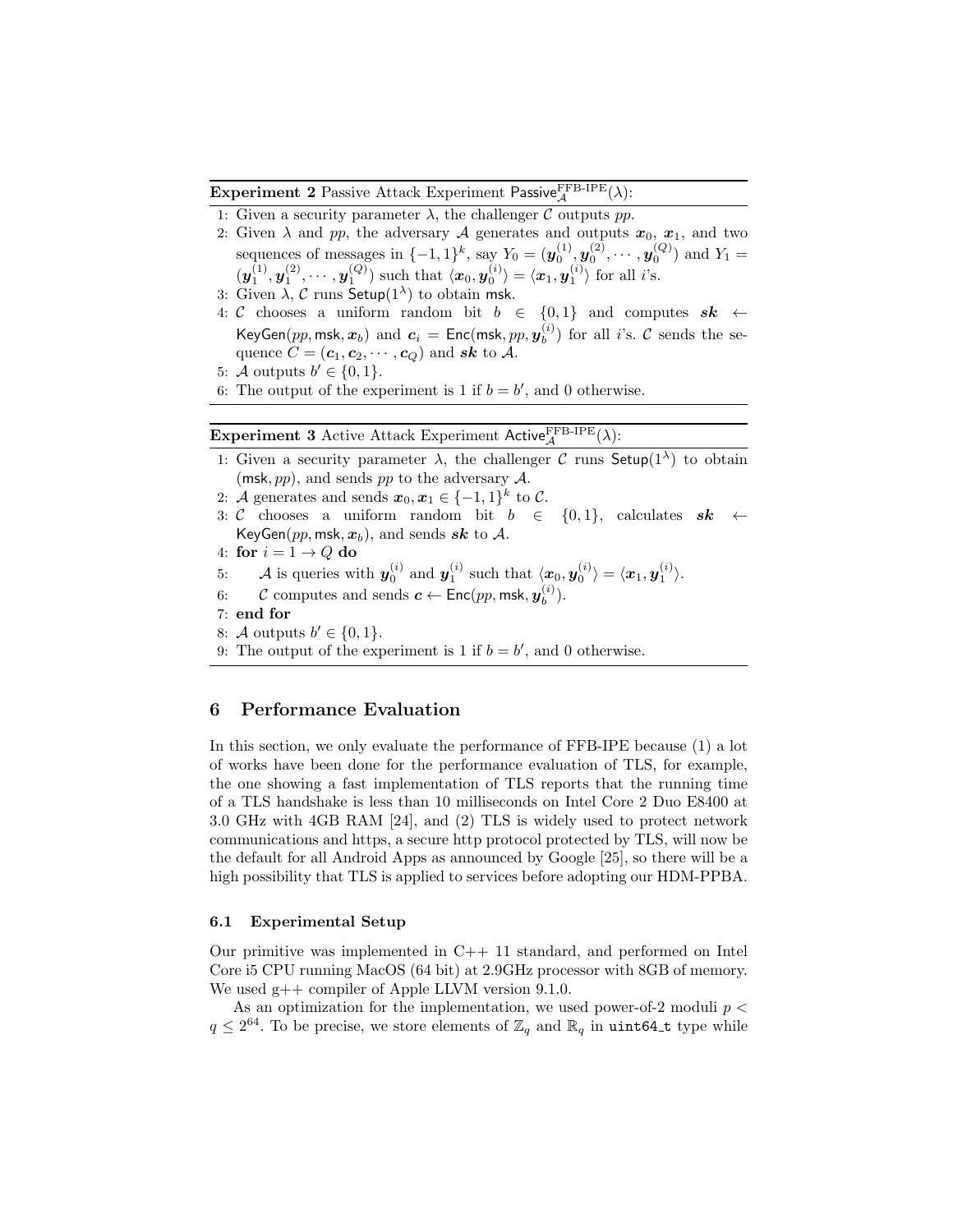scaling them up for  $(64 - \log q)$  bits. Then, the modulo q operation is automatically done without any overhead, which makes the implementation very simple and fast overall. Note that the elements in  $\mathbb{R}_q$  are rounded off to the  $(64-\log q)$ th bit after the radix point. Furthermore, the rounding operation  $\lfloor (p/q) \cdot x \rfloor$  for  $x \in \mathbb{Z}_q$  included in the Dec algorithm is efficiently done by adding a constant and bit-wise shifting. Since  $|(p/q) \cdot x| = |(p/q) \cdot (x + q/2p)|$ , it is done by rightshifting for  $(\log q - \log p)$  bits after adding a constant  $q/2p$ . The source code can be found in github (https://github.com/dwkim606/IPPBA).

#### 6.2 Parameters Setting with LWE Estimator

We present several parameter sets in case that  $D_S = U({0,1}^{n \times k})$ , that is, each component of the secret matrix is binary. In Table 2, parameter sets I and II correspond to the case that  $k = 2048$  and  $k = 145832$  (for about 18KB biometric templates), respectively.

By Corollary 1, there exists a reduction from  $\mathsf{LWE}_{n,q,\sigma_1}^k(D_S)$  to  $\mathsf{WHintLWE}_{n,q,\sigma,\sigma^*}^k(D_S)$ ,  $D_y$  coronary 1, there exists a reduction non-EVE<sub>n, *a*, *σ*<sub>1</sub> ( $D_s$ ) to</sub>  $\overline{2}\sigma_1=\sigma^*/\sqrt{k}.$ Rather than considering direct attacks on WHintLWE<sup>k</sup><sub>n,q, $\sigma$ , $\sigma^*(D_S)$ , we select the</sub> parameters following the reduction from LWE. That is, we set the parameters which make  $\mathsf{LWE}_{n,q,\sigma_1}^k(D_S)$  to be secure against the best attacks, which is more conservative approach in parameter selection.

Note that  $k$  denotes the number of secret vectors in the LWE problem, and it corresponds to the bit length of a biometric in our scheme. A positive integer n denotes the dimension of secret in the LWE problem. To analyze concrete hardness of LWE problem for certain parameters, we used Albrecht's LWE estimator  $[26]$ <sup>5</sup>. It estimates the bit security of certain LWE problems considering known attacks (dual attack [27], primal attack [28], etc.) on the LWE problem. We also set our parameters to achieve the correctness of our construction described in Theorem 1, *i.e.*, the Dec algorithm in Section 4.3 computes the exact inner product  $v = \langle x, y \rangle$  except for a negligible probability in the security parameter  $\lambda$ .

Table 2: Proposed Parameters for our construction satisfying 128-bit security on LWE $_{n,q,\sigma/\sqrt{2}}^{k}(U(\{0,1\}^{n\times k}))$ 

|     | Name |                       | $\it n$ |          |    |                                                |     |
|-----|------|-----------------------|---------|----------|----|------------------------------------------------|-----|
| 128 |      | 2048                  | 928     | $2^{32}$ | 20 | 2.39                                           | 108 |
|     |      | $ 145832 1368 2^{64}$ |         |          |    | $2^{32}$ 2.96 $\times 10^5$ 1.12 $\times 10^8$ |     |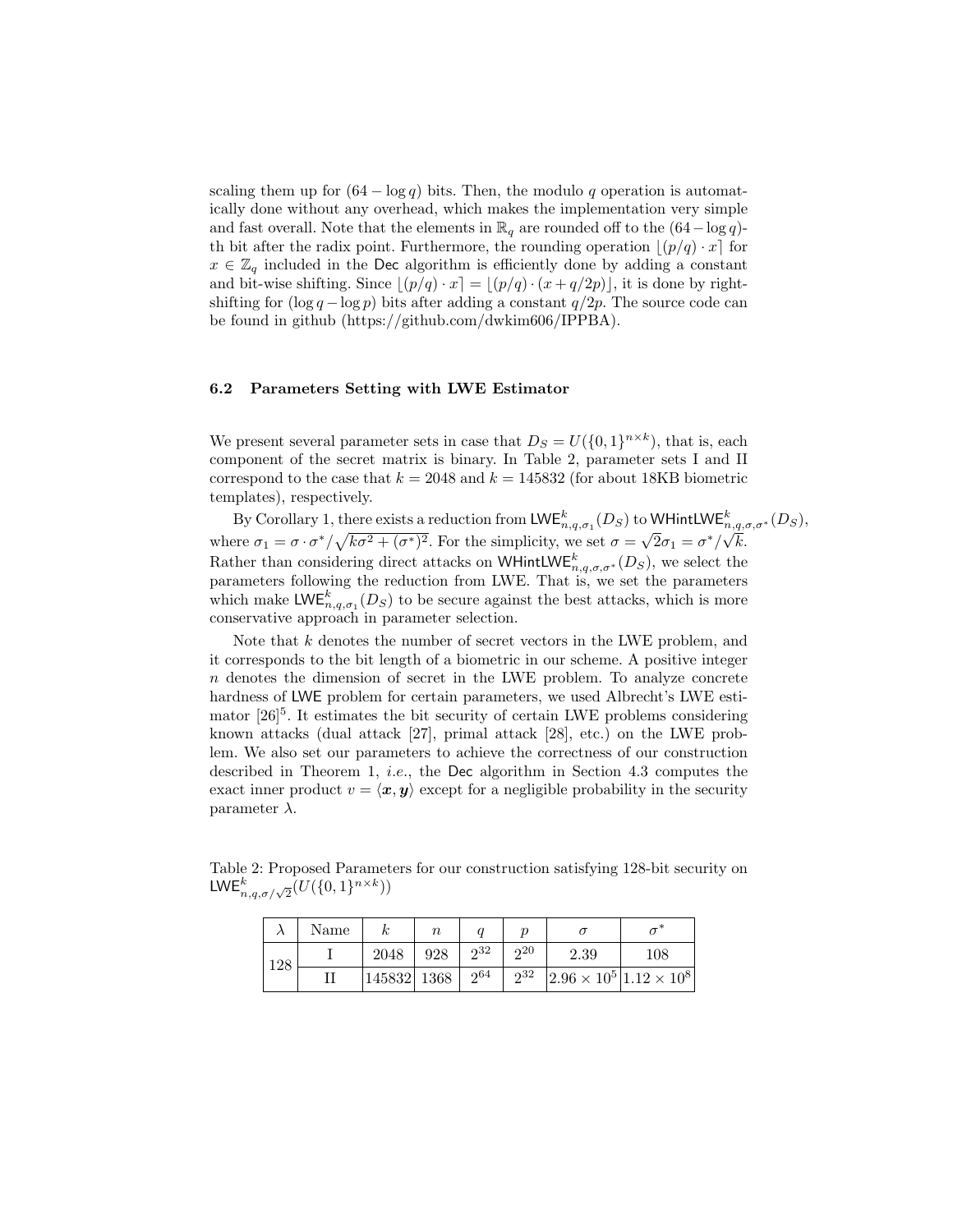| Parameter Set Biometric | (bits) | Master Secret Key Secret Key Ciphertext |           |          | Running Time                  |      |        |  |
|-------------------------|--------|-----------------------------------------|-----------|----------|-------------------------------|------|--------|--|
|                         |        | $msk$ (MB)                              | $sk$ (KB) | $c$ (KB) | KeyGen (ms) Enc (ms) Dec (ms) |      |        |  |
|                         | 2048   | 0.24                                    | 23.81     | 23.82    | $15 + 0.33$                   | 3.12 | 0.0021 |  |
|                         | 145832 | 26.11                                   | 1177.60   | 1177.61  | $1535 + 115$                  | 304  | 0.125  |  |

Table 3: Implementation results of our FFB-IPE

#### 6.3 Implementation Results

Here follows the implementation results of our FFB-IPE for each of the parameter sets in Table 3. The size of a master secret key msk, a secret key  $sk$ , a ciphertext c, and the running time of KeyGen, Enc, and Dec algorithms are presented. Note that the running times for KeyGen (resp. Enc and Dec) was averaged over 100 times of measurements.

Adapting this result into our PPBA protocol, the master secret key is stored by end-user, and a secret key (resp. a ciphertext) is sent from the end-user to the service provider as an enrollment message (resp. a query message). As described in Section 5, KeyGen, Enc, and Dec algorithms are included in the enrollment phase, the query phase, and the authentication phase, respectively.

The size ratio of sk to x, and that of c to y is no larger than 100 which is somewhat reasonable to be used in practice. The most notable point of our implementation result is running time of algorithms: for a 2048-bit message (parameter set I), it takes only several milliseconds for both key generation and encryption, and the decryption takes only 2 microseconds. The running-time result for the indicates that our primitive is highly efficient, and is capable of handling large templates of NIST IREX IX report considering the result for the parameter set II.

#### 6.4 Comparison & Complexity analysis

In this subsection, we compare our performance with known PPBAs secure in malicious model. More precisely, there are some PPBAs secure in malicious model in which the server stores encrypted biometric templates, and we arrange recent efficient methods regarding authentication using HD of binary biometric to compare with ours.

Karabat et al. [29] proposed a PPBA named THRIVE exploiting Goldwasser-Micali's threshold (XOR-) homomorphic encryption [30]. The XOR homomorphic encryption enables computing HD of biometrics without revealing their exact value, and decryption key for the threshold encryption is distributed to client and server so that the server can not disclose any information from the

<sup>5</sup> https://bitbucket.org/malb/lwe-estimator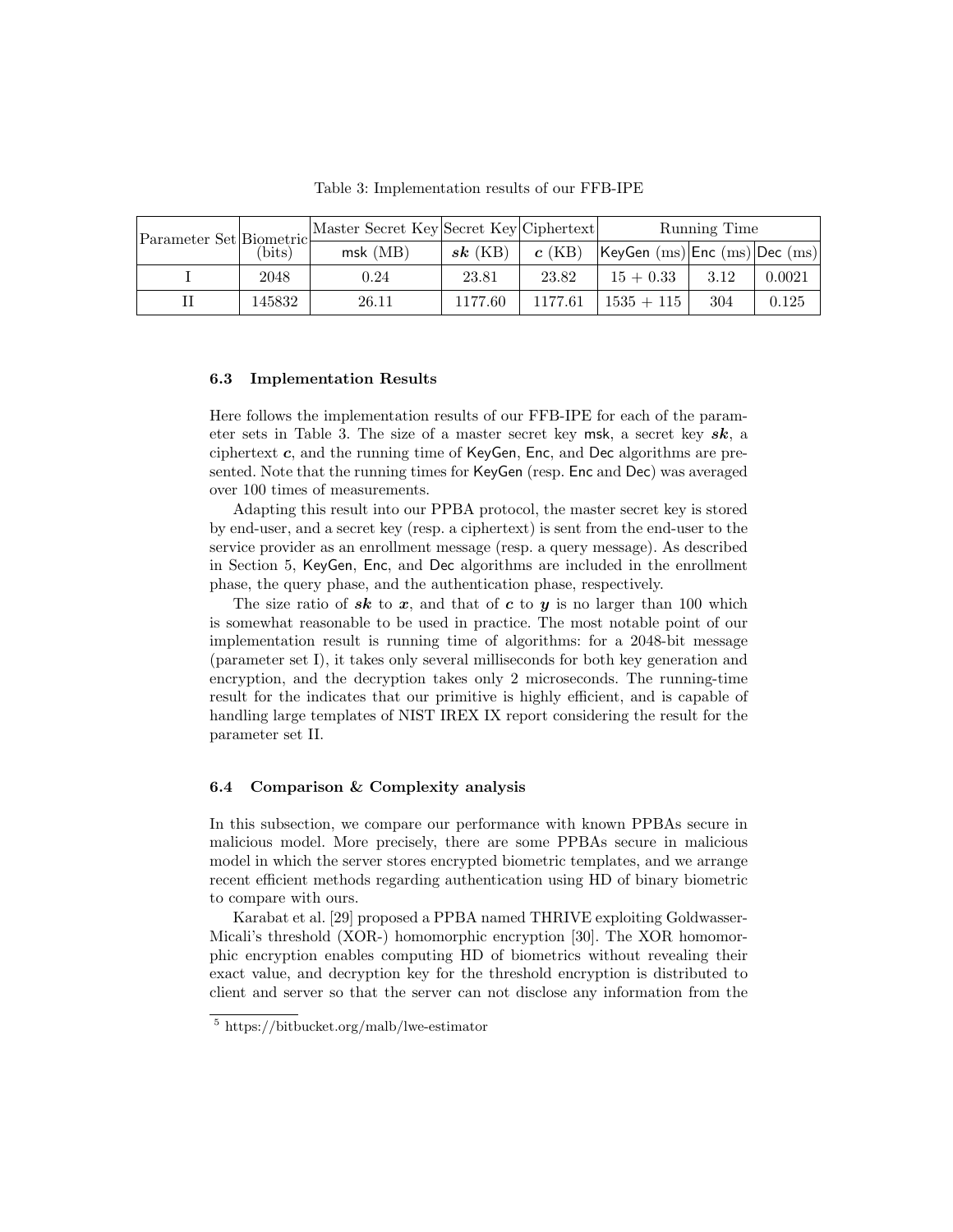| Protocol                                 | Primitive        |        | Biometric Communication | Client                    | Server                      |
|------------------------------------------|------------------|--------|-------------------------|---------------------------|-----------------------------|
|                                          |                  | (bits) | Cost (KB)               | (ms)                      | $\left( \mathrm{ms}\right)$ |
| THRIVE [29] <sup>a</sup>                 | Threshold HE     | 2048   | 787                     | 2051                      | 6146                        |
| Gasti et al. $[13]$ <sup>b</sup>         | (Outsourced) MPC | 1600   | 490                     | $(1130 + (1150)^{\circ})$ | 1010                        |
| PassBio [ $15$ ] <sup>d,*</sup>          | <b>TPE</b>       | 2000   | $500**$                 | $600 + (600)^c$           | $0.3**$                     |
| Kim et al. [17] $e^{i\star}$             | FH-IPE           | 750    | 96                      | 556                       | 1600                        |
| This Work $(I, II)^{\mathfrak{f},\star}$ | <b>FFB-IPE</b>   | 2048   | 24                      | 3.12                      | $\bm{ 0.0021}$              |
|                                          |                  | 145832 | 1177.61                 | 304                       | 0.125                       |

Table 4: Comparison of various schemes with malicious server model for authentication phase

<sup>a</sup> Benchmarked on "Intel Core 3.2 GHz processor".

<sup>b</sup> Benchmarked on

- Client: "Samsung Galaxy S4 smartphone 4-Core 1.9GHz processor (Qualcomm Snapdragon), 2 GB RAM".

- Server & Cloud: "Intel Xeon E5-2430L v2 6-Core 2.4GHz processor, 64 GB RAM".

<sup>c</sup> Offline precomputation.

<sup>d</sup> Benchmarked on "Intel Core i5 1.60 GHz processor, 4 GB RAM".

<sup>e</sup> Benchmarked on "Intel Core i7 4.00 GHz processor, 16 GB RAM".

<sup>f</sup> Benchmarked on "Intel Core i5 2.90 GHz processor, 8 GB RAM".

? The performance is measured for the primitive without using TLS: Communication Cost is the size of a ciphertext, and Client and Server denotes the running times of encryption and decryption, respectively.

\*\* We estimated the expected values from the asymptotic values proposed in [15].

encrypted biometric. However, since biometric is encrypted bitwisely, and signature is necessary to prevent malicious behavior of each participants, its efficiency is quite doubtful when the size of biometric is large.

Recently, Gasti et al. [13] proposed an outsourced PPBA improving GC and OT technique in MPC. In their system, computational burden of client (modeled as a smart phone) is mitigated by an (untrusted) cloud with more computational power. It is secure against malicious participants, and is more efficient than other state-of-the-art general purpose outsourced MPC [31, 32, 33] offering security under the presence of malicious participants. The security of [13] is highly satisfiable since it is secure even if the server is malicious or client hire malicious cloud or they collude.

Recently, Zhou and Ren [15] proposed a privacy preserving biometric authentication with a new primitive called Threshold Predicate Encryption (TPE) which can be applied to authentication based on Euclidean metric or Hamming distance. It has a remarkable feature that the server can only see the result of comparison if the distance between two template is bigger than the threshold or not. The primitive is based on simple matrix randomization, and shows a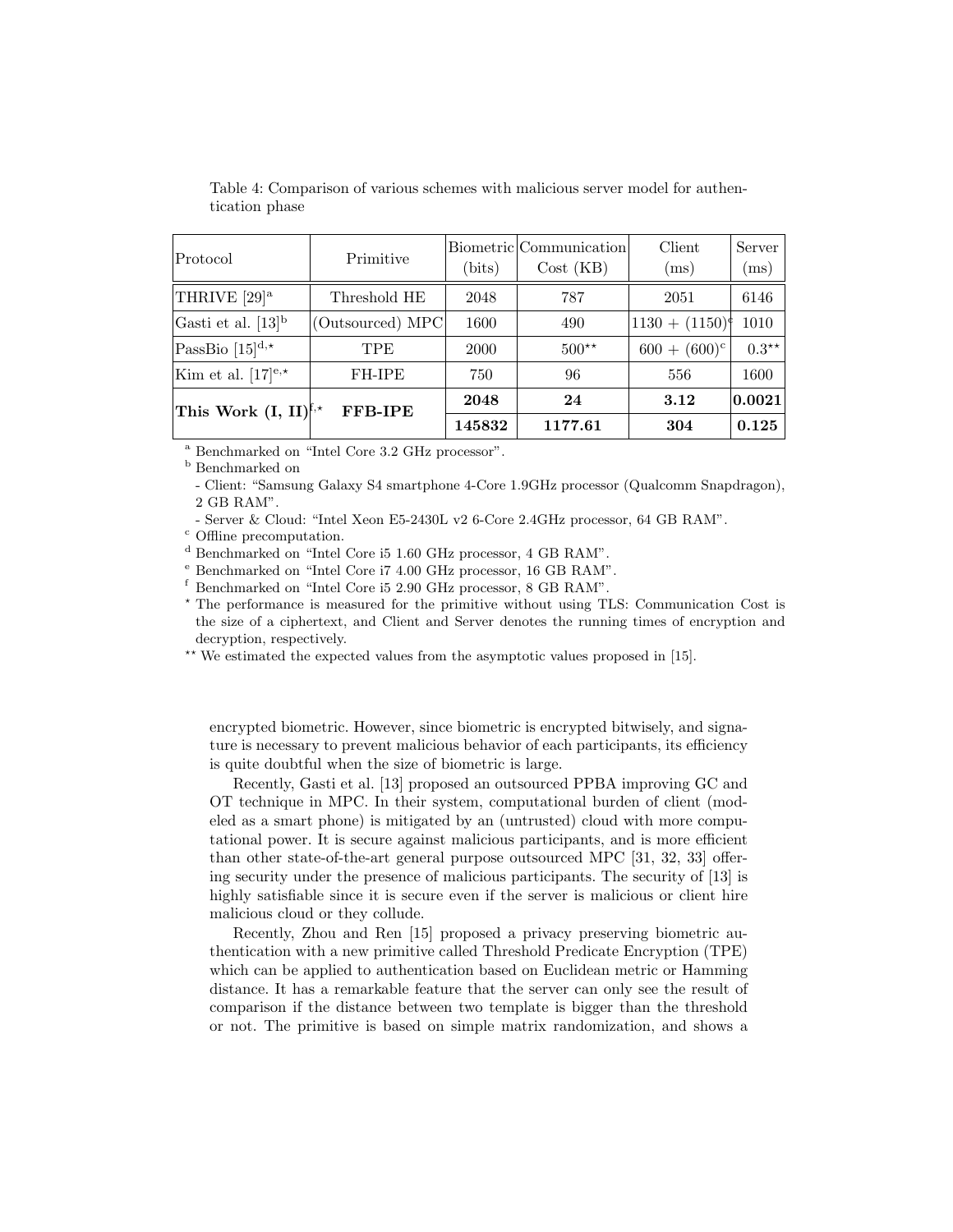simple implementation only composed of matrix multiplication and random permutation. However, it suffers inefficient asymptotic complexity on Client, Server, Communication such as  $O(k^3)$ ,  $O(k^2)$ ,  $O(k^2l)$  where k is the dimension of a biometric vector,  $l$  is the size of each component, and is only feasible for  $k$  near 2000 or a little more.

We can compare our primitive with Kim et al. [17]'s FH-IPE. It offers a security of biometric by the security of FH-IPE under the presence of malicious server, and is practical for small-size biometric. Also, it does not have any key management problem contrary to SHE, since the function key directly reveals the result of computation. However, it accompanies inefficient decryption process disclosing computation result by calculating discrete logarithm over a group, and will be quite hard to be applied in systems regarding biometrics of larger bit size such as 18KB. It shows the impracticality of the pairing (bilinear map)-based FH-IPE constructed so far.

On the other hand, our authentication system provides the same security of biometric as usual FH-IPE, and is highly efficient since it is algorithmically simple, and is based on simple LWE problem which shows outstanding scalability. More precisely, we can easily see that the asymptotic complexities for operations of Client, Server, Communication are  $O(k)$ ,  $O(k)$ ,  $O(kl)$ , where k is the bit length of a binary biometric, l is the size of  $\mathbb{R}_q$  or  $\mathbb{Z}_q$ . Note that n of FFB-IPE is the dimension of (secret vector of) LWE problem, which depends only on the security and correctness, is much smaller than  $k$  as  $k$  increases, and omitted as a constant. It grants our FFB-IPE an outstanding efficiency and scalability for large biometric as seen by Table 4 where we summarized the performance of other schemes and ours. Note that other schemes satisfy 80-bit security, ours satisfies 128-bit security for both parameter sets I and II.

# 7 Related Works

There are many researches related to Privacy Preserving Biometric Authentication. Since Jarrous and Pinkas [7] first used MPC to achieve HD-based PPBA, there have been similar approaches [8, 10] which improve the performance achieving efficient MPC for HD in Honest-but-Curious (HBC) model,<sup>6</sup> where adversary follows the protocol honestly but attempts to deduce additional information from it.<sup>7</sup> However, as Simoens et al. [9] pointed out, PPBA secure in HBC model is not sufficient since malicious adversary will try any attempts to get biometric information stored in a server or to be authenticated by the server. More seriously, in many previous works regarding PPBA, biometric templates are stored in the server in plain forms, so they can be leaked in the case of server compromise.

There have been active studies [34, 35, 36, 37, 38, 39] regarding MPC in malicious model. However, as [13] pointed out, MPC in malicious model accom-

<sup>6</sup> It takes only 0.05 seconds or less for 900-bit inputs, and computation time depends linearly on the bit size.

 $^7$  They also proposed theoretic construction and security proof in the malicious model, but without implementation result.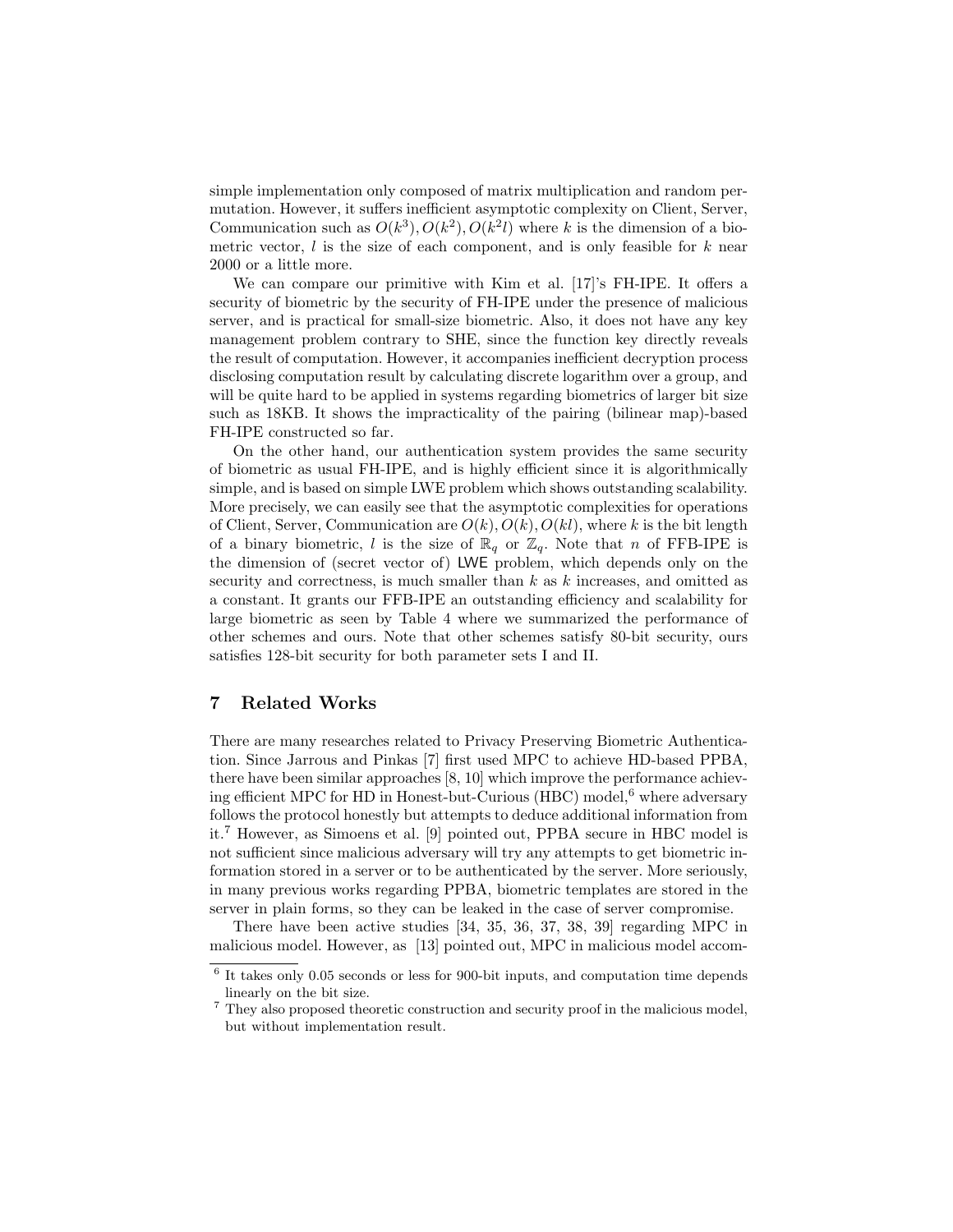panies inefficiency making it impractical to be applied to biometric authentication. Recently, outsourcing some computations of MPC [31, 40, 32, 41, 33, 13] have been proposed to resolve efficiency and/or security issues. However, they achieved practical performance on some small-sized circuits only. In a recent work of Gasti et al. [13], computing HD of two 1600-bit inputs takes 3.29 seconds.<sup>8</sup>

On the other hand, Somewhat Homomorphic Encryption (SHE) can be used in biometric authentication. Yasuda et al. [11, 12] proposed efficient HD-based biometric authentications in three-party setting and HBC model that exploit SHE based on ideal lattices [42, 43] or the Ring Learning with Errors problem [44]. The efficiency comes from their packing technique encrypting 2048-bit biometric into one ciphertext and representation of HD by one multiplication of ciphertexts. The later one [12] takes only 5.31 ms for 2048-bit matching. However, the security highly depends on the honest behavior of computation server, and suffers from simple hill-climbing attack [45] which enables malicious computation server to learn biometric templates. Abidin et al. [14] proposed another way to use HE with XOR-linear Message Authentication Code, and the protocol is held by three parties which are client, service provider, and cloud server, assuming the former two are semi-honest, but the cloud server is malicious. Implementation result is not reported in the paper, but the performance is expected to be much worse than those in [11, 12].

Fuzzy extractors or Secure sketches [46] can be used for template protection and authentication by handling noisy (or fuzzy) property of biometrics with error correcting techniques. Particularly, fuzzy extractor enables to extract reliable key from noisy biometrics. Only legitimate user with similar biometric to the pre-enrolled biometric can retrieve the valid key. However, due to its powerful functionality (both authentication and reliable key extraction), it has some deficiencies. It requires some conditions (e.g. sufficient min entropy) on the distribution of biometric, and has some security issues when used multiple times. Recently, Canetti et al. [47] mitigated the conditions on the distributions and resolved the security issues proposing reusable fuzzy extractors. However, the error correction rate (sublinear in [47]) tolerated by fuzzy extractors are still quite severe to be applied to some biometrics (especially, for iris which requires linear error tolerance [48, 49]).

Cancellable biometrics or biohashing [50, 51, 52, 53, 54] have been proposed to protect biometrics and to deal with the noisy nature of biometrics. It extracts features from raw biometric using non-invertible transformation with randomized token for cancellability, and provides low error rates and quick authentication process. However, the privacy of biometric in this methods is not completely provided as cryptographic hash function, and several analysis or attacks [55, 56, 57, 58] are known. Especially, the authentication accuracy (FAR or FRR) highly depends on the randomized token which is different among users,

<sup>8</sup> Measured on

client: "Samsung Galaxy S4 smartphone 4-Core 1.9GHz CPU (Qualcomm Snapdragon), 2GB RAM."

server & Cloud: "Intel Xeon E5-2430L v2 6-Core 2.4GHz CPU, 64GB RAM"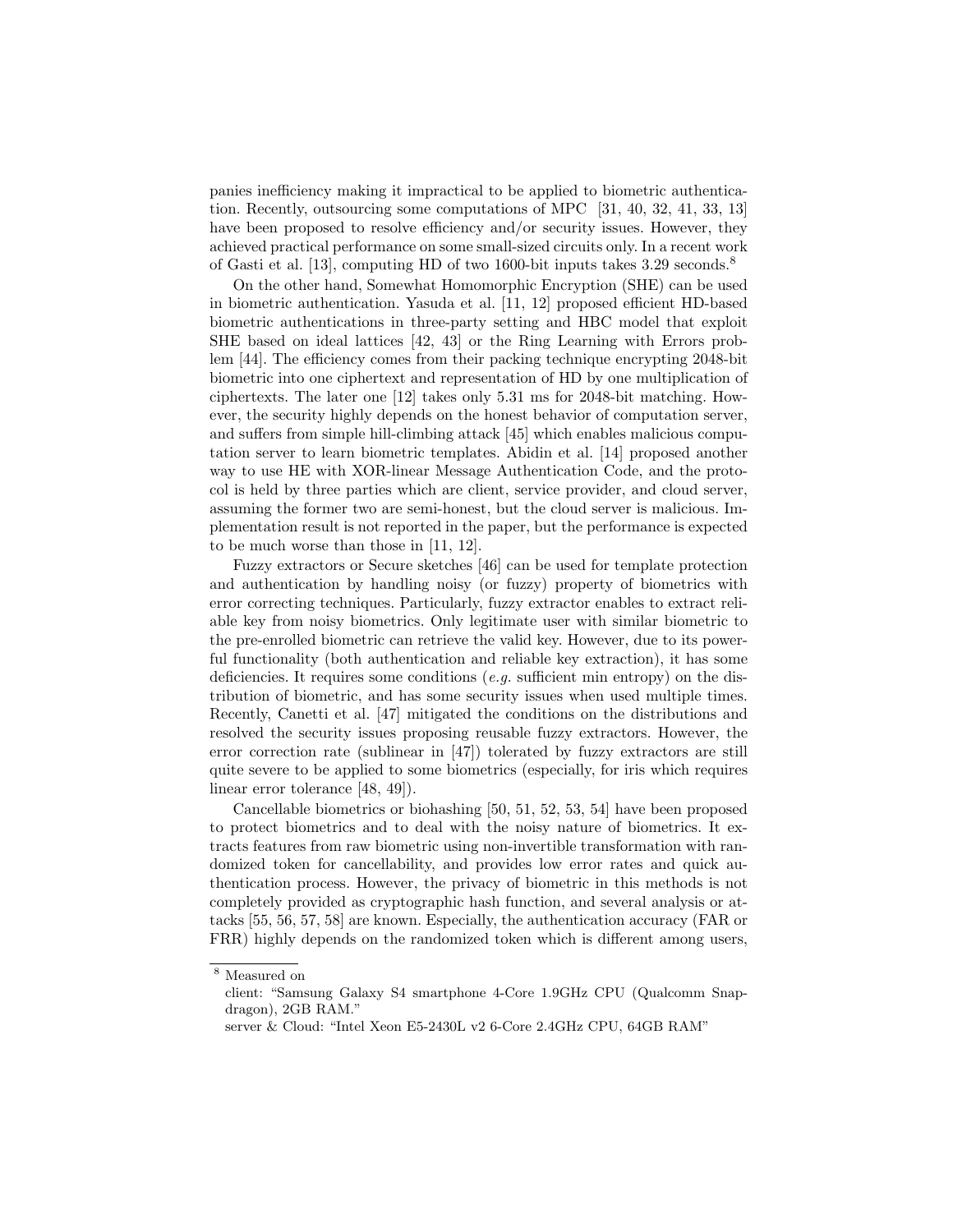and the quality of authentication is deteriorated when the token is leaked [59]. Therefore, each user should keep their own token secretly, which weakens the versatility of biometric authentication. On the contrary, the authentication quality of our primitive is not deteriorated by an illegitimate user encrypting his/her biometric template with the same key (msk) as the legitimate user.

Many renowned researches we have not mentioned are classified to Privacy Preserving Biometric Identification (PPBI). They are usually based on MPC [60, 61, 62, 63, 64, 65], and enables a client to match his/her biometric to the database of server without revealing his/her input. We remark that they should be distinguished from biometric authentication which allows the server to check the matching result. One major difference is that authentication system is highly necessary to be secure under the presence of malicious client, since an adversary will actively attempt to be accepted by the server as a legitimate user or to capture the biometric data stored in the server during the authentication phase. In this sense, many PPBIs which are secure under the HBC model is not appropriate to be regarded as a solution for PPBA. In addition, many PPBIs consider that it is allowable for the server to manage biometric database in a plaintext form, and many PPBIs don't work efficiently if this is not allowed. However, storing raw biometric data in a server is a serious threat these days as we pointed out in Section 1.

# 8 Conclusion

Privacy-preserving biometric authentication is a protocol to authenticate users with their biometrics while preserving the privacy of biometric information. Due to the usability and high entropy of biometrics, many of the researches on PPBA has been done recently. However, currently proposed PPBAs with sufficient accuracy have drawbacks especially in speed to be applied in practice. In this work, we propose a new practical PPBA for Hamming distance matcher, which is secure against active attack under the standard LWE assumption. Our experimental results support the practical feasibility of our protocol toward the real world.

# A Proof of Lemma 4.8

**lemma 4.8.** For real numbers  $\sigma_1, \sigma_2 > 0$ , let e and f be variables of distributions  $D_{\sigma_1}$  and  $D_{\sigma_2}$ , respectively. Let  $\sigma = \sqrt{\sigma_1^2 + \sigma_2^2}$ , then  $(e + f, e | (e + f))$  follows the distribution  $(D_{\sigma}, D_{L\sigma_1^2/\sigma^2, \sigma_1\sigma_2/\sigma})$  where L denotes the value of  $e+f$ .

Proof. It is enough to show that

$$
\Pr[e = x | e + f = y] = \frac{\sigma}{\sigma_1 \sigma_2} \exp\left(-\frac{\pi (x - y \sigma_1^2/\sigma^2)^2}{\sigma_1^2 \sigma_2^2/\sigma^2}\right).
$$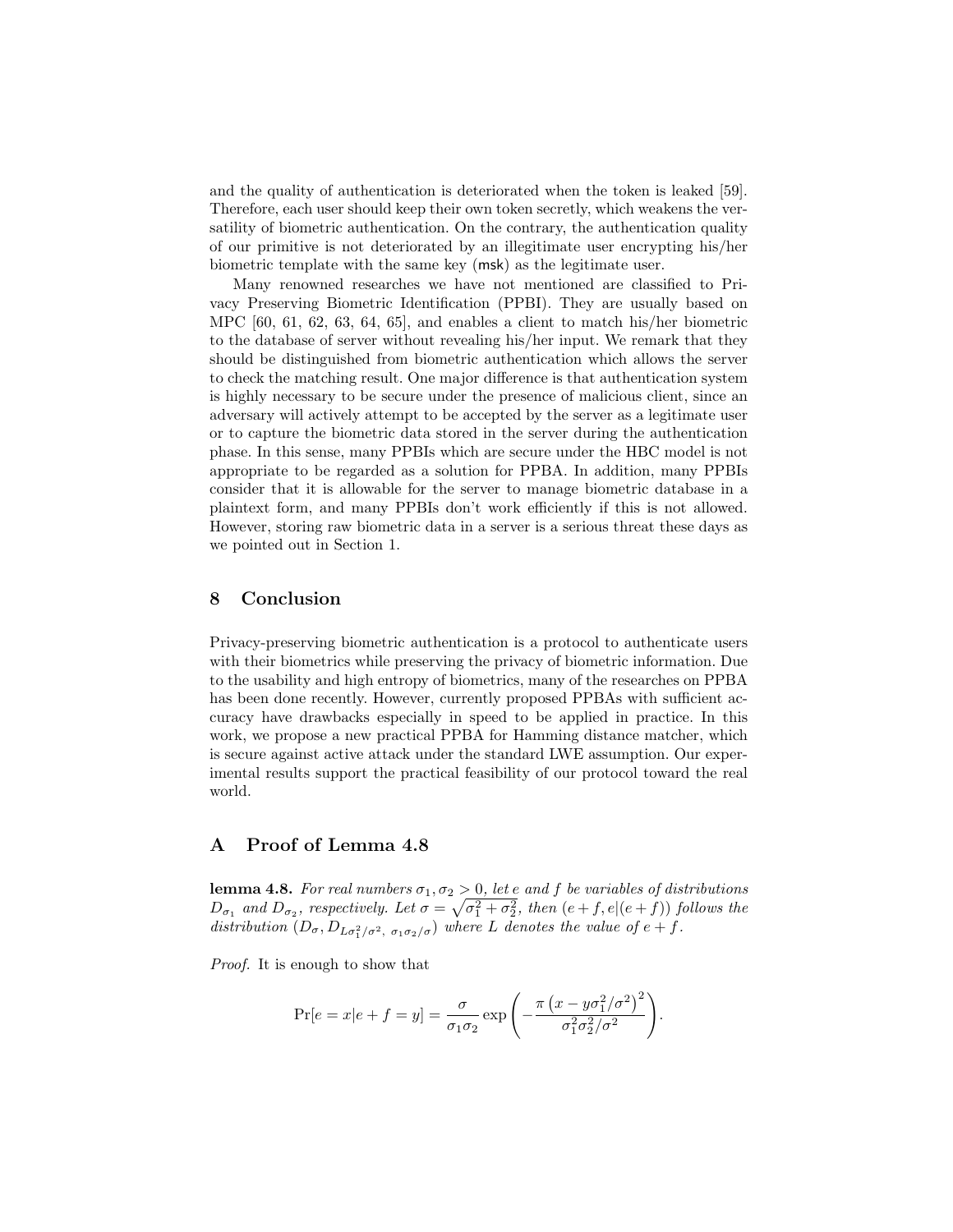We can check it by a direct computation as follow:

$$
\frac{\sigma_1 \sigma_2}{\sigma} \cdot \Pr[e = x | e + f = y] \n= \frac{\sigma_1 \sigma_2}{\sigma} \cdot \frac{\Pr[e = x] \cdot \Pr[f = y - x]}{\Pr[e + f = y]} \n= \exp \left( -\frac{\pi x^2}{\sigma_1^2} - \frac{\pi (y - x)^2}{\sigma_2^2} + \frac{\pi y^2}{\sigma_1^2 + \sigma_2^2} \right) \n= \exp \left( -\pi (\frac{1}{\sigma_1^2} + \frac{1}{\sigma_2^2}) x^2 + \frac{2\pi y}{\sigma_2^2} x - \pi (\frac{1}{\sigma_2^2} - \frac{1}{\sigma_1^2 + \sigma_2^2}) y^2 \right) \n= \exp \left( -\pi (\frac{\sigma^2}{\sigma_1^2 \sigma_2^2}) x^2 + \frac{2\pi y}{\sigma_2^2} x - \pi (\frac{\sigma_1^2}{\sigma_2^2 \sigma^2}) y^2 \right) \n= \exp \left( -\pi (\frac{\sigma}{\sigma_1 \sigma_2} x - \frac{\sigma_1}{\sigma_2 \sigma}) y^2 \right) \n= \exp \left( -\frac{\pi (x - y \sigma_1^2 / \sigma^2)^2}{\sigma_1^2 \sigma_2^2 / \sigma^2} \right).
$$

# References

- 1. "Fido uaf architectural overview," https://fidoalliance.org/specs/ fido-uaf-v1.1-id-20170202/fido-uaf-overview-v1.1-id-20170202.html.
- 2. S. Prabhakar, S. Pankanti, and A. K. Jain, "Biometric recognition: Security and privacy concerns," IEEE security & privacy, vol. 99, no. 2, pp. 33-42, 2003.
- 3. A. K. Jain, K. Nandakumar, and A. Nagar, "Biometric template security," EURASIP Journal on advances in signal processing, vol. 2008, p. 113, 2008.
- 4. C. Roberts, "Biometric attack vectors and defences," Computers  $\mathcal C$  Security, vol. 26, no. 1, pp. 14–25, 2007.
- 5. D. Alexander, "5.6 million fingerprints stolen in u.s. personnel data hack: government," 2015. https://www.reuters.com/article/us-usa-cybersecurityfingerprints/5-6-million-fingerprints-stolen-in-u-s-personnel-data-hackgovernment-idUSKCN0RN1V820150923.
- 6. R. Khaira, "Rs 500, 10 minutes, and you have access to billion aadhaar details," 2018. http://www.tribuneindia.com/news/nation/ rs-500-10-minutes-and-you-have-access-to-billion-aadhaar-details/ 523361.html.
- 7. A. Jarrous and B. Pinkas, "Secure hamming distance based computation and its applications," in International Conference on Applied Cryptography and Network Security, pp. 107–124, Springer, 2009.
- 8. Y. Huang, D. Evans, J. Katz, and L. Malka, "Faster secure two-party computation using garbled circuits.," in USENIX Security Symposium, vol. 201, pp. 331–335, 2011.
- 9. K. Simoens, J. Bringer, H. Chabanne, and S. Seys, "A framework for analyzing template security and privacy in biometric authentication systems," IEEE Transactions on Information Forensics and Security, vol. 7, no. 2, pp. 833–841, 2012.
- 10. J. Bringer, H. Chabanne, and A. Patey, "Shade: Secure hamming distance computation from oblivious transfer," in International Conference on Financial Cryptography and Data Security, pp. 164–176, Springer, 2013.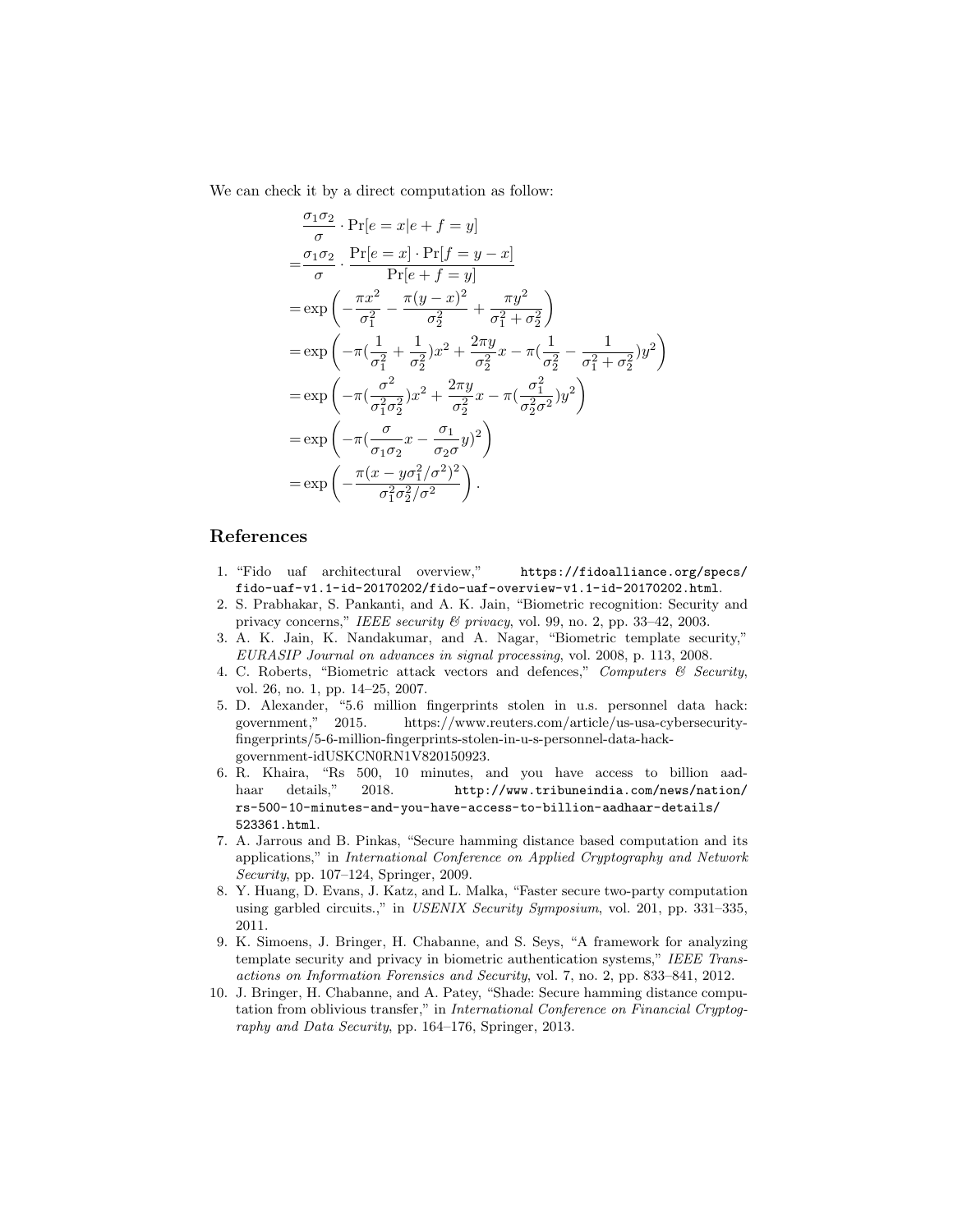- 11. M. Yasuda, T. Shimoyama, J. Kogure, K. Yokoyama, and T. Koshiba, "Packed homomorphic encryption based on ideal lattices and its application to biometrics," in International Conference on Availability, Reliability, and Security, pp. 55–74, Springer, 2013.
- 12. M. Yasuda, T. Shimoyama, J. Kogure, K. Yokoyama, and T. Koshiba, "Practical packing method in somewhat homomorphic encryption," in Data Privacy Management and Autonomous Spontaneous Security, pp. 34–50, Springer, 2014.
- 13. P. Gasti, J. Seděnka, Q. Yang, G. Zhou, and K. S. Balagani, "Secure, fast, and energy-efficient outsourced authentication for smartphones," IEEE Transactions on Information Forensics and Security, vol. 11, no. 11, pp. 2556–2571, 2016.
- 14. A. Abidin, A. Aly, E. A. Rúa, and A. Mitrokotsa, "Efficient verifiable computation of xor for biometric authentication," in International Conference on Cryptology and Network Security, pp. 284–298, Springer, 2016.
- 15. K. Zhou and J. Ren, "Passbio: Privacy-preserving user-centric biometric authentication," IEEE Transactions on Information Forensics and Security, 2018.
- 16. S. Rane, Y. Wang, S. C. Draper, and P. Ishwar, "Secure biometrics: Concepts, authentication architectures, and challenges," IEEE Signal Processing Magazine, vol. 30, no. 5, pp. 51–64, 2013.
- 17. S. Kim, K. Lewi, A. Mandal, H. Montgomery, A. Roy, and D. J. Wu, "Functionhiding inner product encryption is practical," in *International Conference on Se*curity and Cryptography for Networks, pp. 544–562, Springer, 2018.
- 18. A. Bishop, A. Jain, and L. Kowalczyk, "Function-hiding inner product encryption," in International Conference on the Theory and Application of Cryptology and Information Security, pp. 470–491, Springer, 2015.
- 19. P. Datta, R. Dutta, and S. Mukhopadhyay, "Functional encryption for inner product with full function privacy," in Public-Key Cryptography–PKC 2016, pp. 164– 195, Springer, 2016.
- 20. A. K. Jain, S. Prabhakar, L. Hong, and S. Pankanti, "Fingercode: A filterbank for fingerprint representation and matching," in Conference on Computer Vision and Pattern Recognition (CVPR, p. 2187, IEEE Computer Society, 1999.
- 21. G. W. Quinn, J. R. Matey, and P. J. Grother, "Irex ix part one, performance of iris recognition algorithms," NIST Interagency/Internal Report (NISTIR) - 8207, 2018.
- 22. M. Barni, T. Bianchi, D. Catalano, M. Di Raimondo, R. Donida Labati, P. Failla, D. Fiore, R. Lazzeretti, V. Piuri, F. Scotti, and A. Piva, "Privacy-preserving fingercode authentication," in Proceedings of the 12th ACM Workshop on Multimedia and Security, pp. 231–240, 2010.
- 23. O. Regev, "The learning with errors problem," *Proceedings of the 2010 IEEE 25th* Annual Conference on Computational Complexity, pp. 191–204, 2010.
- 24. E. Käsper, "Fast elliptic curve cryptography in openssl," in Proceedings of the 2011 International Conference on Financial Cryptography and Data Security, FC'11, pp. 27–39, 2012.
- 25. D. Burke, "Previewing android p," https://android-developers.googleblog. com/2018/03/previewing-android-p.html.
- 26. M. R. Albrecht, R. Player, and S. Scott, "On the concrete hardness of learning with errors," Journal of Mathematical Cryptology, vol. 9, no. 3, pp. 169–203, 2015.
- 27. M. R. Albrecht, "On dual lattice attacks against small-secret lwe and parameter choices in helib and seal," in Annual International Conference on the Theory and Applications of Cryptographic Techniques, pp. 103–129, Springer, 2017.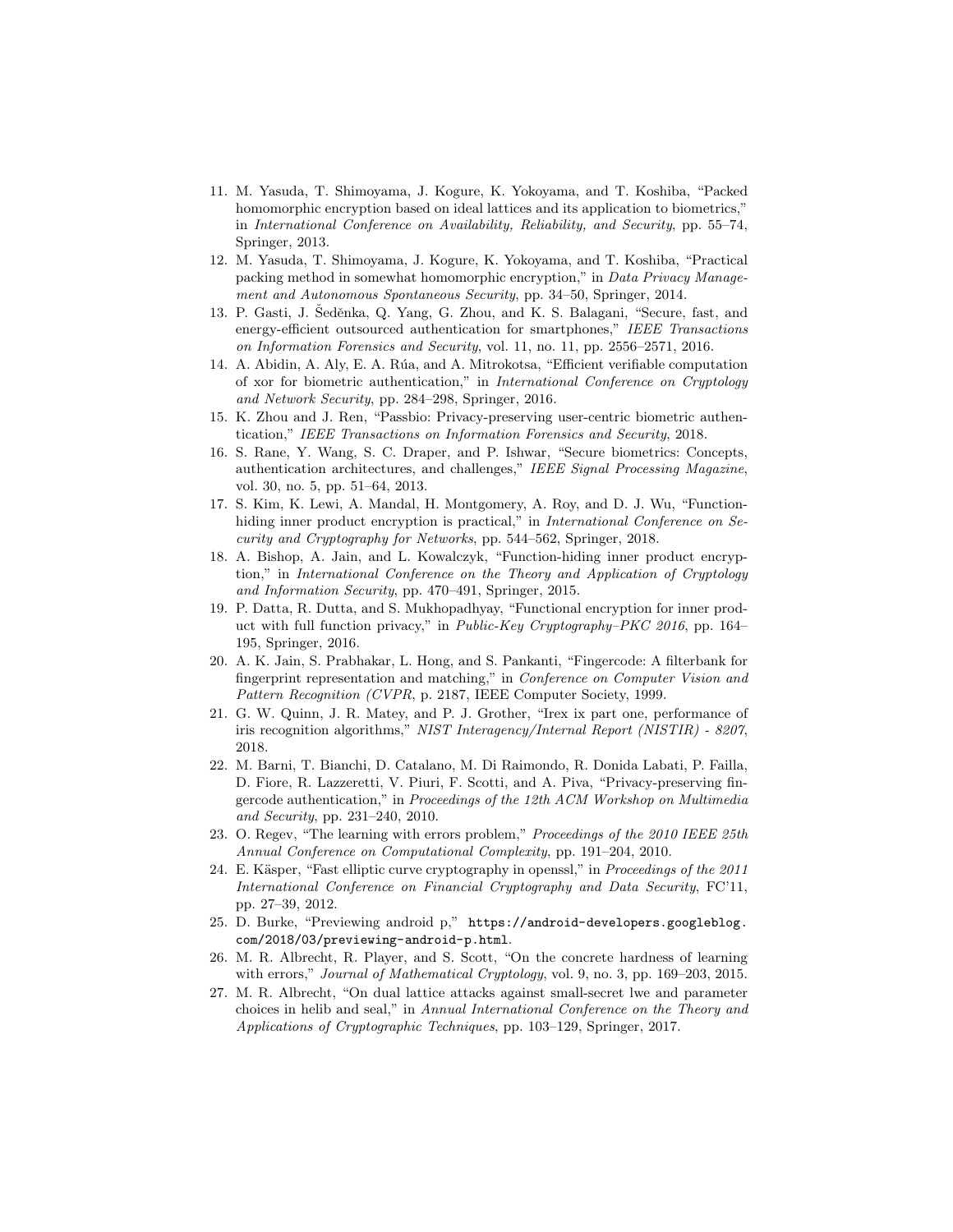- 28. S. Bai and S. D. Galbraith, "Lattice decoding attacks on binary lwe," in Australasian Conference on Information Security and Privacy, pp. 322–337, Springer, 2014.
- 29. C. Karabat, M. S. Kiraz, H. Erdogan, and E. Savas, "Thrive: threshold homomorphic encryption based secure and privacy preserving biometric verification system," EURASIP Journal on Advances in Signal Processing, vol. 2015, no. 1, p. 71, 2015.
- 30. J. Katz and M. Yung, "Threshold cryptosystems based on factoring," in International Conference on the Theory and Application of Cryptology and Information Security, pp. 192–205, Springer, 2002.
- 31. S. Kamara, P. Mohassel, and B. Riva, "Salus: a system for server-aided secure function evaluation," in Proceedings of the 2012 ACM conference on Computer and communications security, pp. 797–808, ACM, 2012.
- 32. H. Carter, C. Lever, and P. Traynor, "Whitewash: Outsourcing garbled circuit generation for mobile devices," in Proceedings of the 30th Annual Computer Security Applications Conference, pp. 266–275, ACM, 2014.
- 33. H. Carter, B. Mood, P. Traynor, and K. Butler, "Secure outsourced garbled circuit evaluation for mobile devices," Journal of Computer Security, vol. 24, no. 2, pp. 137–180, 2016.
- 34. P. Mohassel and M. Franklin, "Efficiency tradeoffs for malicious two-party computation," in International Workshop on Public Key Cryptography, pp. 458–473, Springer, 2006.
- 35. M. S. Kiraz, "Secure and fair two-party computation," in Proc. of EUROCRYPT, vol. 3, 2008.
- 36. Y. Ishai, M. Prabhakaran, and A. Sahai, "Founding cryptography on oblivious transfer–efficiently," in Annual International Cryptology Conference, pp. 572–591, Springer, 2008.
- 37. V. Goyal, P. Mohassel, and A. Smith, "Efficient two party and multi party computation against covert adversaries," in Annual International Conference on the Theory and Applications of Cryptographic Techniques, pp. 289–306, Springer, 2008.
- 38. A. Shelat and C.-h. Shen, "Two-output secure computation with malicious adversaries," in Annual International Conference on the Theory and Applications of Cryptographic Techniques, pp. 386–405, Springer, 2011.
- 39. Y. Lindell and B. Pinkas, "Secure two-party computation via cut-and-choose oblivious transfer," Journal of cryptology, vol. 25, no. 4, pp. 680–722, 2012.
- 40. H. Chun, Y. Elmehdwi, F. Li, P. Bhattacharya, and W. Jiang, "Outsourceable twoparty privacy-preserving biometric authentication," in Proceedings of the 9th ACM symposium on Information, computer and communications security, pp. 401–412, ACM, 2014.
- 41. J. Šeděnka, S. Govindarajan, P. Gasti, and K. S. Balagani, "Secure outsourced biometric authentication with performance evaluation on smartphones," IEEE Transactions on Information Forensics and Security, vol. 10, no. 2, pp. 384–396, 2015.
- 42. C. Gentry, "Fully Homomorphic Encryption Using Ideal Lattices," in Proceedings of the Forty-first Annual ACM Symposium on Theory of Computing, STOC '09, (New York, NY, USA), pp. 169–178, ACM, 2009.
- 43. C. Gentry and S. Halevi, "Implementing gentry's fully-homomorphic encryption scheme," in Annual International Conference on the Theory and Applications of Cryptographic Techniques, pp. 129–148, Springer, 2011.
- 44. M. Naehrig, K. Lauter, and V. Vaikuntanathan, "Can homomorphic encryption be practical?," in Proceedings of the 3rd ACM workshop on Cloud computing security workshop, pp. 113–124, ACM, 2011.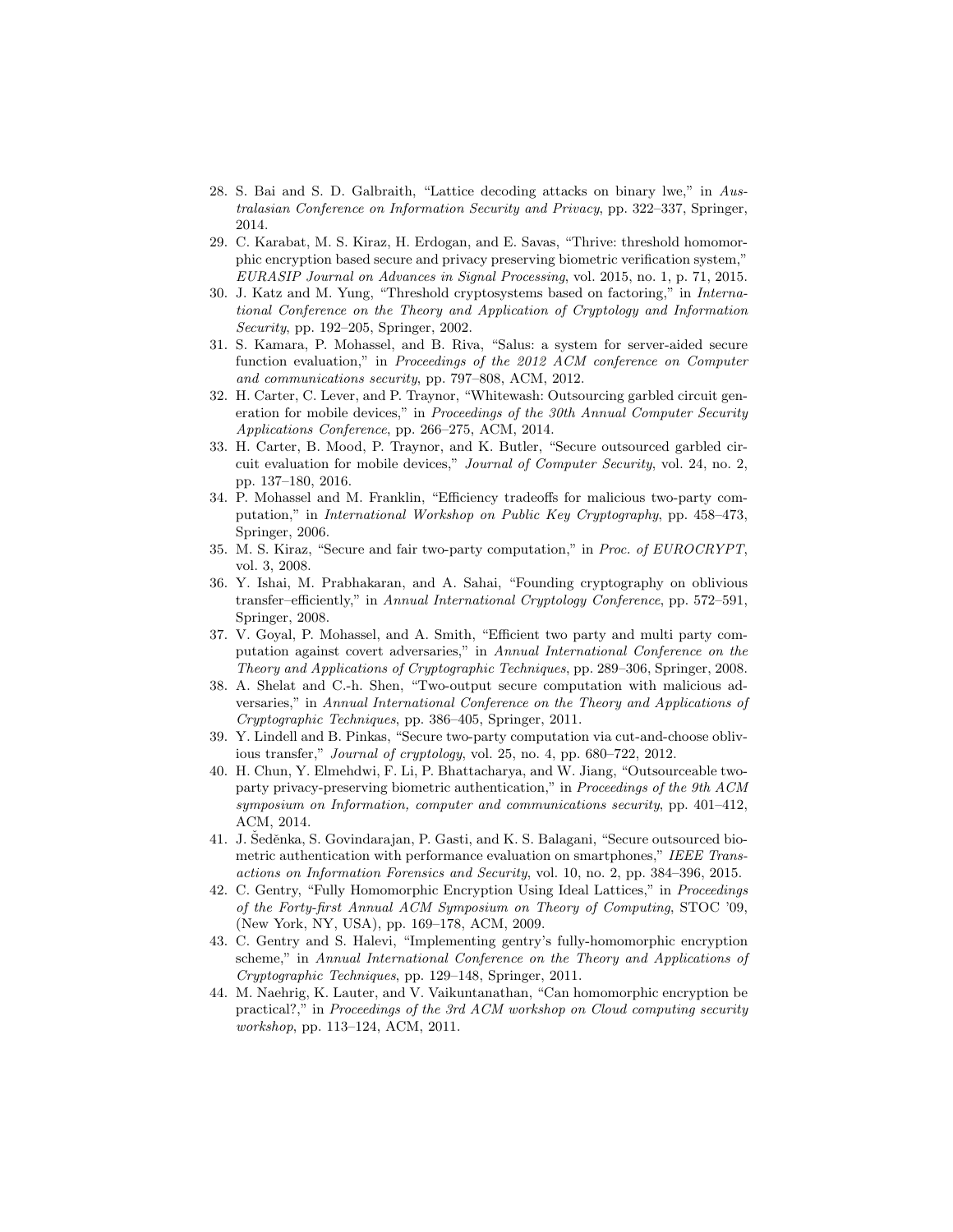- 45. A. Abidin and A. Mitrokotsa, "Security aspects of privacy-preserving biometric authentication based on ideal lattices and ring-lwe," in Information Forensics and Security (WIFS), 2014 IEEE International Workshop on, pp. 60–65, IEEE, 2014.
- 46. Y. Dodis, R. Ostrovsky, L. Reyzin, and A. Smith, "Fuzzy extractors: How to generate strong keys from biometrics and other noisy data," SIAM journal on computing, vol. 38, no. 1, pp. 97–139, 2008.
- 47. R. Canetti, B. Fuller, O. Paneth, L. Reyzin, and A. Smith, "Reusable fuzzy extractors for low-entropy distributions," in Annual International Conference on the Theory and Applications of Cryptographic Techniques, pp. 117–146, Springer, 2016.
- 48. A. I. Desoky, H. A. Ali, and N. B. Abdel-Hamid, "Enhancing iris recognition system performance using templates fusion," Ain Shams Engineering Journal, vol. 3, no. 2, pp. 133–140, 2012.
- 49. K. P. Hollingsworth, K. W. Bowyer, and P. J. Flynn, "Improved iris recognition through fusion of hamming distance and fragile bit distance," IEEE transactions on pattern analysis and machine intelligence, vol. 33, no. 12, pp. 2465–2476, 2011.
- 50. N. K. Ratha, J. H. Connell, and R. M. Bolle, "Enhancing security and privacy in biometrics-based authentication systems," IBM systems Journal, vol. 40, no. 3, pp. 614–634, 2001.
- 51. A. T. B. Jin, D. N. C. Ling, and A. Goh, "Biohashing: two factor authentication featuring fingerprint data and tokenised random number," Pattern recognition, vol. 37, no. 11, pp. 2245–2255, 2004.
- 52. R. Ang, R. Safavi-Naini, and L. McAven, "Cancelable key-based fingerprint templates," in Australasian conference on information security and privacy, pp. 242– 252, Springer, 2005.
- 53. S. Kanade, D. Petrovska-Delacrétaz, and B. Dorizzi, "Cancelable iris biometrics and using error correcting codes to reduce variability in biometric data," in Computer Vision and Pattern Recognition, 2009. CVPR 2009. IEEE Conference on, pp. 120–127, IEEE, 2009.
- 54. C. Rathgeb and A. Uhl, "Iris-biometric hash generation for biometric database indexing," in Pattern Recognition (ICPR), 2010 20th International Conference on, pp. 2848–2851, IEEE, 2010.
- 55. K. H. Cheung, A. W.-K. Kong, J. You, and D. Zhang, "An analysis on invertibility of cancelable biometrics based on biohashing.," in CISST, vol. 2005, pp. 40–45, 2005.
- 56. A. Kong, K.-H. Cheung, D. Zhang, M. Kamel, and J. You, "An analysis of biohashing and its variants," *Pattern recognition*, vol. 39, no. 7, pp. 1359–1368, 2006.
- 57. Y. Lee, Y. Chung, and K. Moon, "Inverse operation and preimage attack on biohashing," in *Computational Intelligence in Biometrics: Theory, Algorithms, and* Applications, 2009. CIB 2009. IEEE Workshop on, pp. 92–97, IEEE, 2009.
- 58. P. Lacharme, E. Cherrier, and C. Rosenberger, "Preimage attack on biohashing," in Security and Cryptography (SECRYPT), 2013 International Conference on, pp. 1– 8, IEEE, 2013.
- 59. K.-H. Cheung, A. Kong, D. Zhang, M. Kamel, and J. You, "Revealing the secret of facehashing," in International Conference on Biometrics, pp. 106–112, Springer, 2006.
- 60. Z. Erkin, M. Franz, J. Guajardo, S. Katzenbeisser, I. Lagendijk, and T. Toft, "Privacy-preserving face recognition," in International Symposium on Privacy Enhancing Technologies Symposium, pp. 235–253, Springer, 2009.
- 61. A.-R. Sadeghi, T. Schneider, and I. Wehrenberg, "Efficient privacy-preserving face recognition," in International Conference on Information Security and Cryptology, pp. 229–244, Springer, 2009.